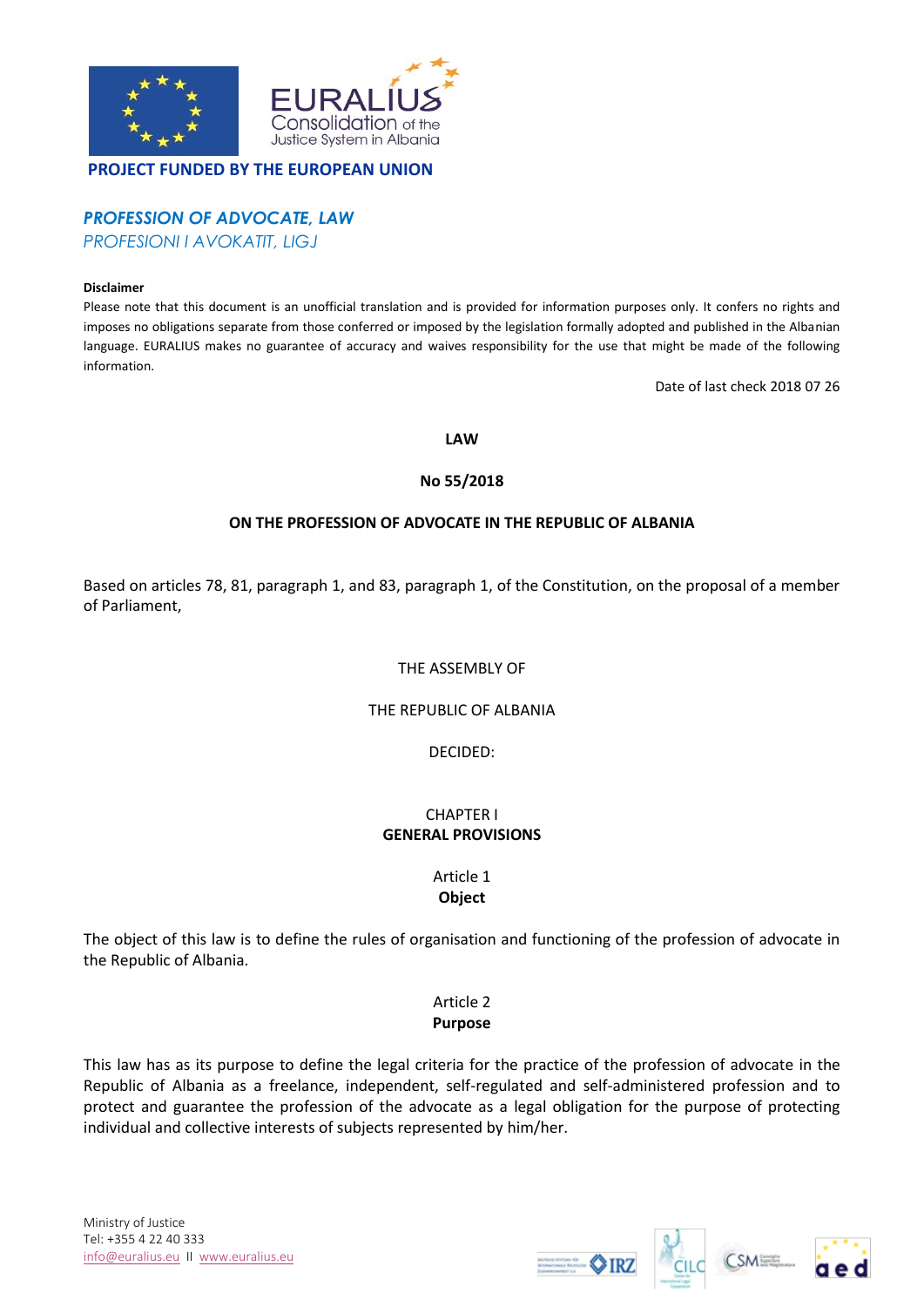#### Article 3 **Principles**

1. The profession of advocate is guided by the fundamental principles of professionalism, ethics, loyalty, integrity and confidentiality.

2. The advocate, during the practice of his/her profession, shall be guided primarily by the interests of the client he/she represents.

# Article 4 **Advocacy service**

The advocate performs his activity through:

- a) legal advice of natural persons and legal entities;
- b) representation in the criminal, civil, administrative process or of any other nature that may not be included under these three categories, at any instance of the judiciary within the country or abroad, at international courts or every organization the Republic of Albania has acceded to, as well as representation in the procedures of mediation or of arbitration;
- c) drafting of legal acts and of any other acts requested by local or foreign natural persons and legal entities within the territory of the Republic of Albania;
- ç) other actions foreseen in the Albanian legislation or the foreign legislation, when activity is performed outside the territory of the Republic of Albania.

Article 5 **Unauthorized practice of the profession of advocate**

Any natural or legal person that has not gained the title of advocate in accordance to the provisions of this law, is not allowed:

- a) to act as a representative of the parties or to draft written acts for the parties in such judicial proceedings, in which the parties must be represented by an advocate on the basis of the procedural laws in force;
- b) to act as a representative of a party, when not included into one of the categories of subjects that may represent parties in accordance with the procedural legislation in force, even if the law does not foresee representation only by way of an advocate;
- c) to act as an advocate by presenting false or untrue facts with the intent of deceiving the public.

# Article 6 **Scope of activity**

1. The advocate practices his/her profession all over the territory of the Republic of Albania, independent of the local chamber of advocacy to which he/she belongs.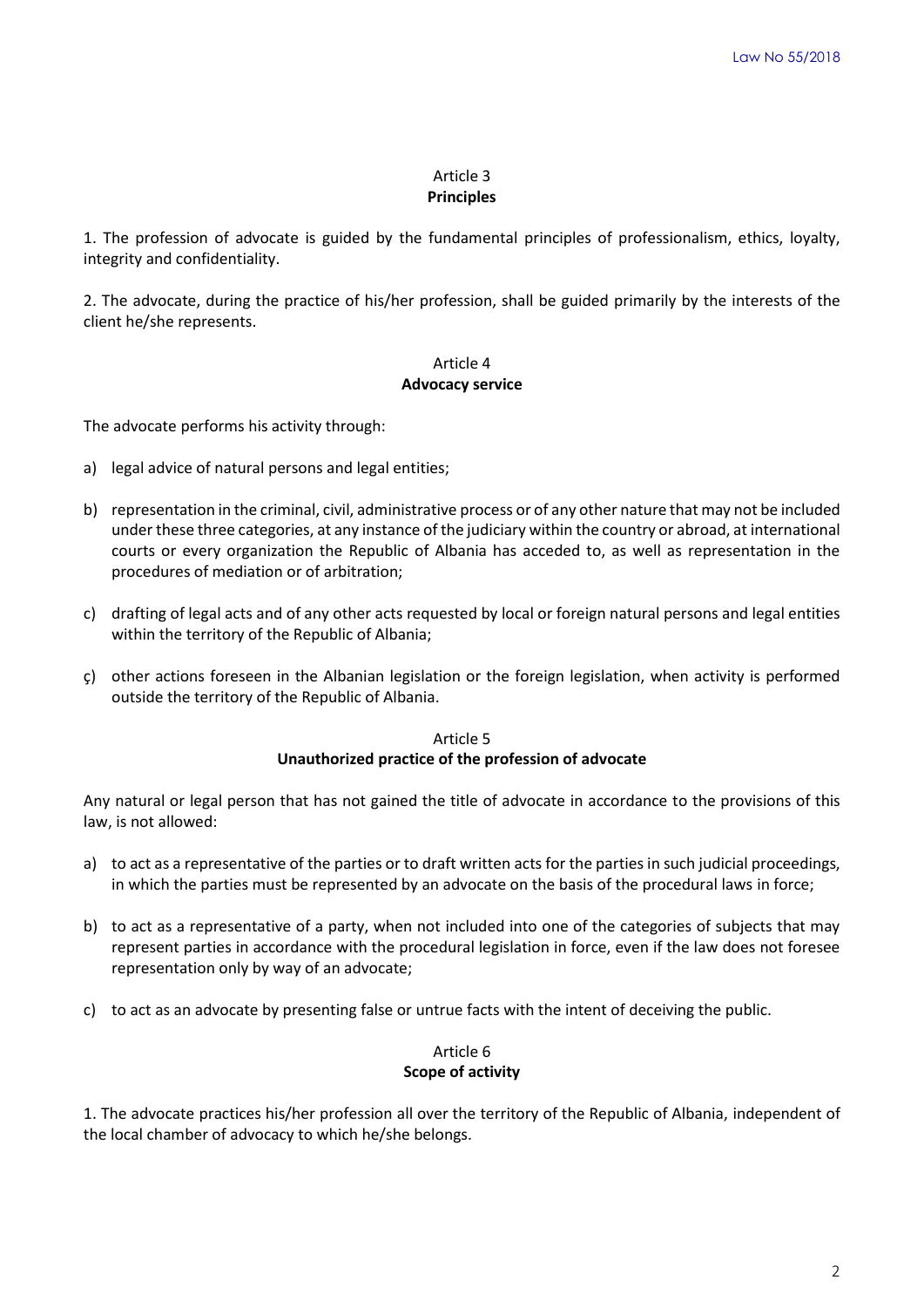2. The profession of advocate may be practiced before every court, prosecutor's office, arbitration court, or public body, individually, or in cooperation with other advocates organised in legal studio.

3. The advocate also practices his/her profession outside the territory of the Republic of Albania, in accordance with the laws of the state where this profession is practiced or based on international acts of which the Republic of Albania is party.

### Article 7 **Incompatibility with the practice of the profession of advocate**

1. While practicing the profession, the advocate may not simultaneously carry out the duty of judge, prosecutor, notary, judicial bailiff, as well as any other functions or duties at public bodies, except for teaching at institutions of higher education, within the country or abroad.

2. The advocates employed at private entities may practice the profession of advocate only based on a written agreement signed for this purpose between the advocate and the private employer in order to secure the observance of the duties of the advocate according to this law. Copy of the written agreement signed as per this paragraph, shall be deposited at the Chamber of Advocates of Albania.

3. The private employer, in the meaning of paragraph 2 of this article, shall be subject to the legislation in force for value added tax.

# CHAPTER II **RIGHTS AND DUTIES OF THE ADVOCATE**

# Article 8 **Duties of the advocate**

The advocate, during the exercise of his/her profession, shall carry out the following duties:

a) ensures to any represented client a professional, fair and effective defence in the function of the loyal realisation of the interests of the latter;

b) provides equal legal service to any client, by guaranteeing a defence without discrimination of any kind, in accordance to the meaning defined by the legislation in force on protection from discrimination;

c) acts with professionalism, loyalty, honesty and dignity as well as is guided by the interests of the client, in respect with the legislation in force, the Statute of the Chamber of Advocacy of Albania as well as the rules of the Code of Ethics of the Advocate;

ç) ensures transparent defence or representation, in the best interest of the client represented by him/her, through prevention of the conflict of interest;

d) offers services towards the persons benefiting legal aid in accordance with the legislation in force on state guaranteed legal aid;

dh) provides the advocacy service, in each case on the basis of a written agreement signed between him/her and the client, according to the respective Civil Code provisions. In case the client decides to terminate the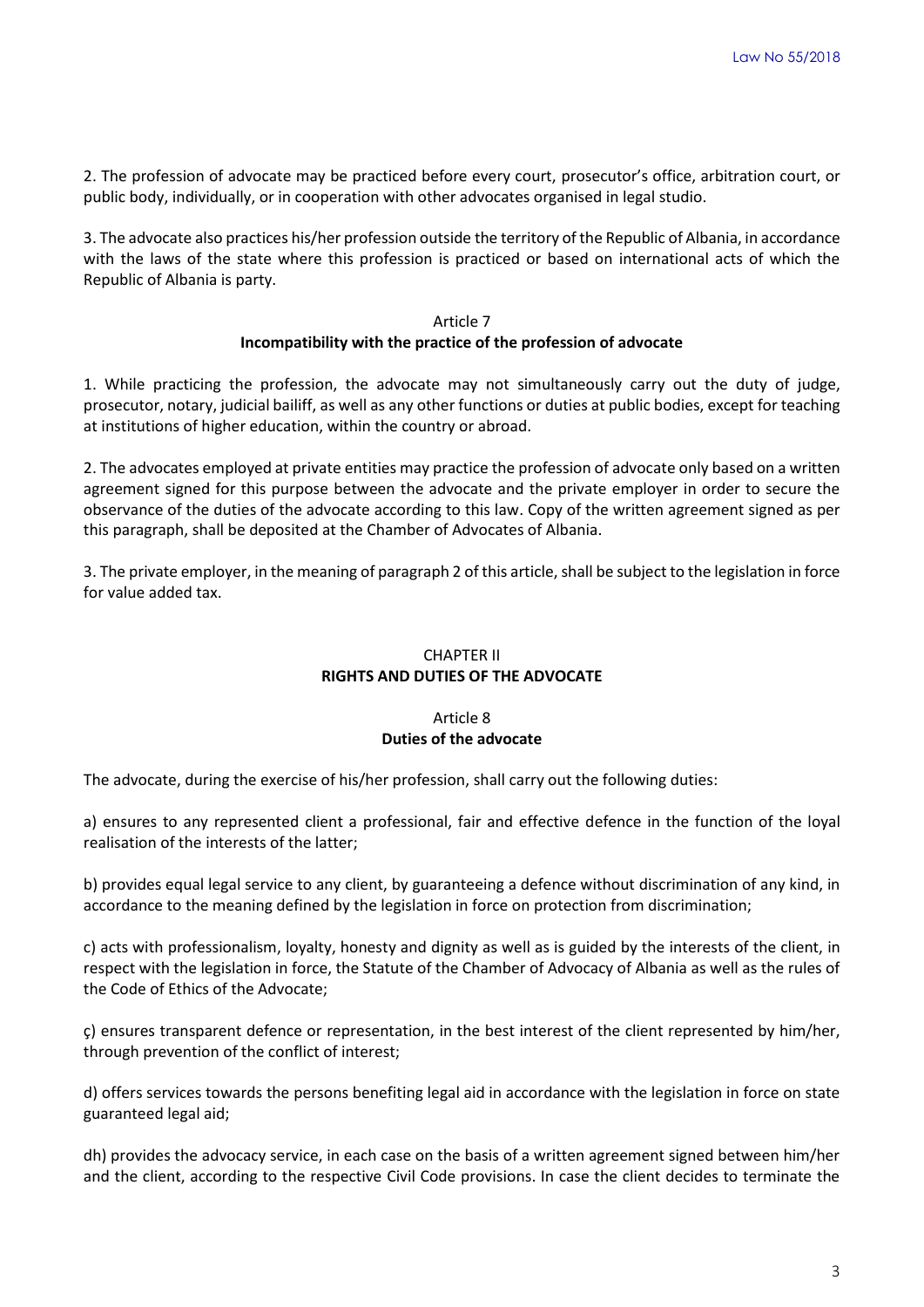agreement in every phase of its implementation, the advocate is obliged to respect this decision of the client, as well as to request from the client remuneration for the work done until the moment of the termination of the agreement. When the remuneration is not determined upon understanding between the parties, the issue of remuneration may be settled judicially;

e) is obliged to return every document received from the client in the function of the representation or defence upon the termination of the agreement between the advocate and the client;

ë) declares before the Chamber of Advocacy of Albania any changes of the filed personal data, other changes in relation to his/her judicial records status, as well as the initiation of the exercise of public or private duties or functions;

f) takes the necessary measures relating to the insurance of professional liability, according to the rules determined in the Statute of the Chamber of Advocacy of Albania;

g) reports on any suspicion raised concerning the vigilance measures in accordance with the legislation in force on prevention of money laundering and financing of terrorism;

gj) informs the client on the possibility of resolution of the dispute through mediation, when valuing that this is reasonable and in the interest of the client;

h) informs the victim of the criminal act, on the rights and guarantees foreseen in the Criminal Procedure Code.

# Article 9 **Conflict of interest**

1. The advocate is obliged not to accept representation or defence of the client or to withdraw from the case, in the instance he/she knows or ought to have known on the existence of a cause that shows the existence of a conflict of interest.

2. It is considered to be a conflict of interest:

a) when the advocate had been tasked earlier in that cases in the capacity of judge, prosecutor, notary, judicial bailiff, witness, or otherwise been related to this case;

b) when the advocate has previously defended or represented the adversary party regarding the same case;

c) when the advocates working for the same legal studio represent the adversary party in the same case or in other cases related directly or indirectly to the merits of the case;

ç) in any other instance defined in the statute of the Chamber of Advocates of Albania.

3. The advocate shall withdraw from representation in the instance that one of the conditions foreseen in paragraph 2 of this article has been proven. The resigned advocate may in no case be substituted by an advocate of the same legal studio.

# Article 10 **Confidentiality**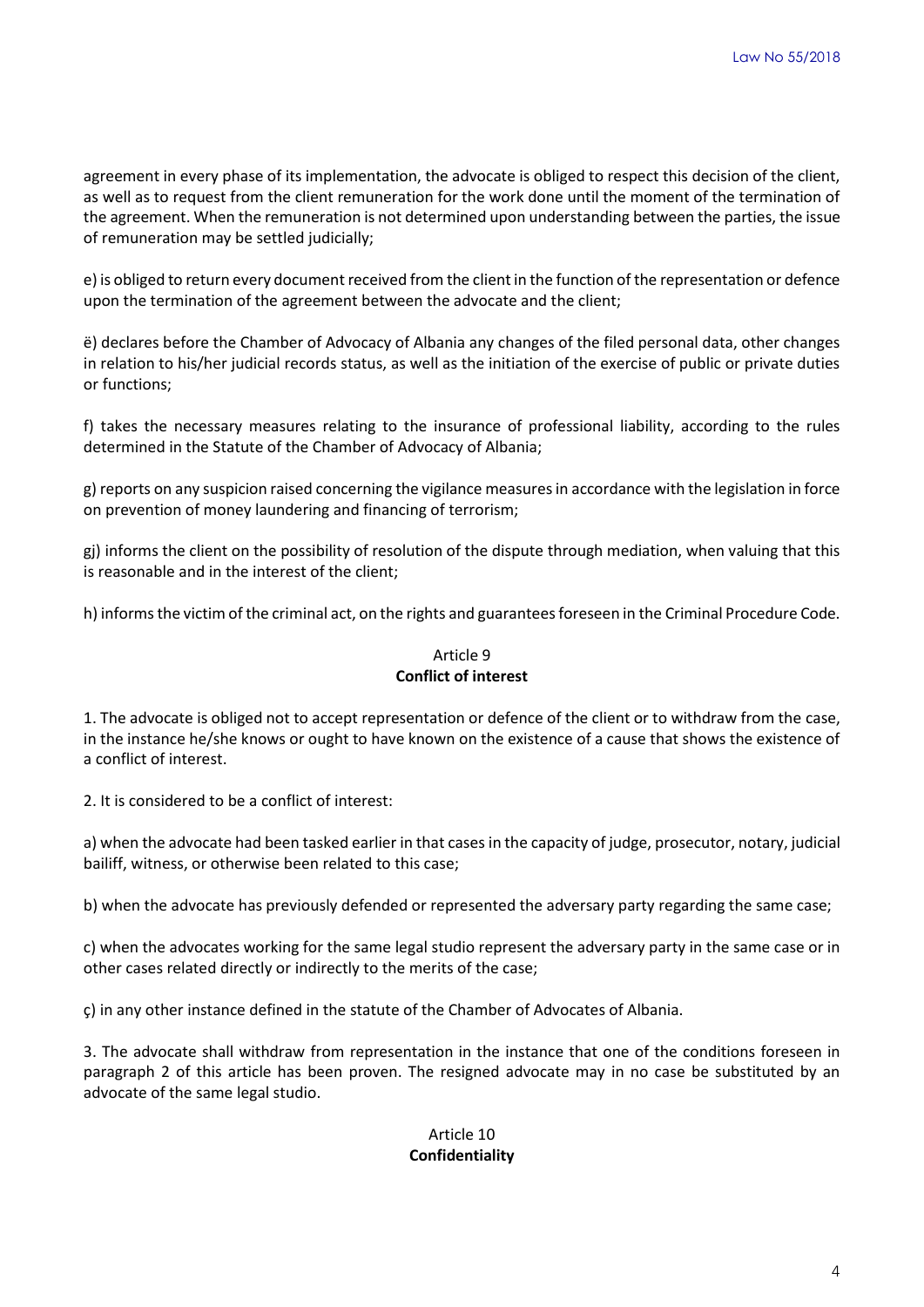1. The advocate shall safeguard professional secrecy and confidentiality of data, that became known to him/her by the client or from the documents that the latter has given to the advocate, in the function of the requested defence, with the exception of the case when the client has given his/her written consent.

2. The advocate shall require the respect of confidentiality also from the other advocates of the same legal studio and the employed administrative staff.

### Article 11 **Rights of the advocate**

The advocate, in view of practicing his/her profession, has the right:

a) to provide the advocacy service in line with the requirements of the legislation in force in a free, independent and autonomous manner, without restrictions on any client, local or foreign, that exercises their activity within the country or abroad;

b) to request data, explanations or documents related to the case or clients represented or defended by him/her, from any institution of the public administration, the courts, the prosecutor's offices, arbitration courts, notaries, bailiffs and State Police bodies, or other public entity or private subject, in compliance with the rules and the time limits foreseen in the legislation in force;

c) to have a confidential meeting with his/her client, before his/her client being questioned for the first time and at every phase of criminal proceedings as well as to get acquainted to the acts, the necessary evidence and the grounds for the arrest or detention of the client, in compliance with the rules foreseen by the Criminal Procedure Code;

ç) to assist in a trial, to question the client, witnesses and experts, to be informed by the end of investigation with all the acts and documents related to the case and to sign them, when the client authorises and agrees so, in compliance with the provisions of the Criminal Procedure Code, in the framework of realisation of an effective defence of his/her client that is a defendant in a criminal proceeding;

d) to request from the competent bodies the respect of rights and guarantees at any stage of the criminal proceedings as well as during the execution of the final decision in a criminal case, foreseen by the applicable legislation and the international standards accepted by the Republic of Albania;

dh) to exercise the profession in an independent and autonomous matter.

# Article 12 **Rights and obligations of other bodies**

1. While practicing the profession of advocate, any public administration body, the courts, the prosecutors' offices, arbitration courts, notaries, bailiffs, state police bodies or other public entity or private subject are obliged to meet the legitimate requests of the advocate in relation to:

a) the provision to the advocate, within a reasonable time limit, of information requested by him/her, except for instances when foreseen otherwise by special law;

b) fulfilment of the legal requests of the advocate in compliance with the legal competences and procedures that regulate that organ's activity;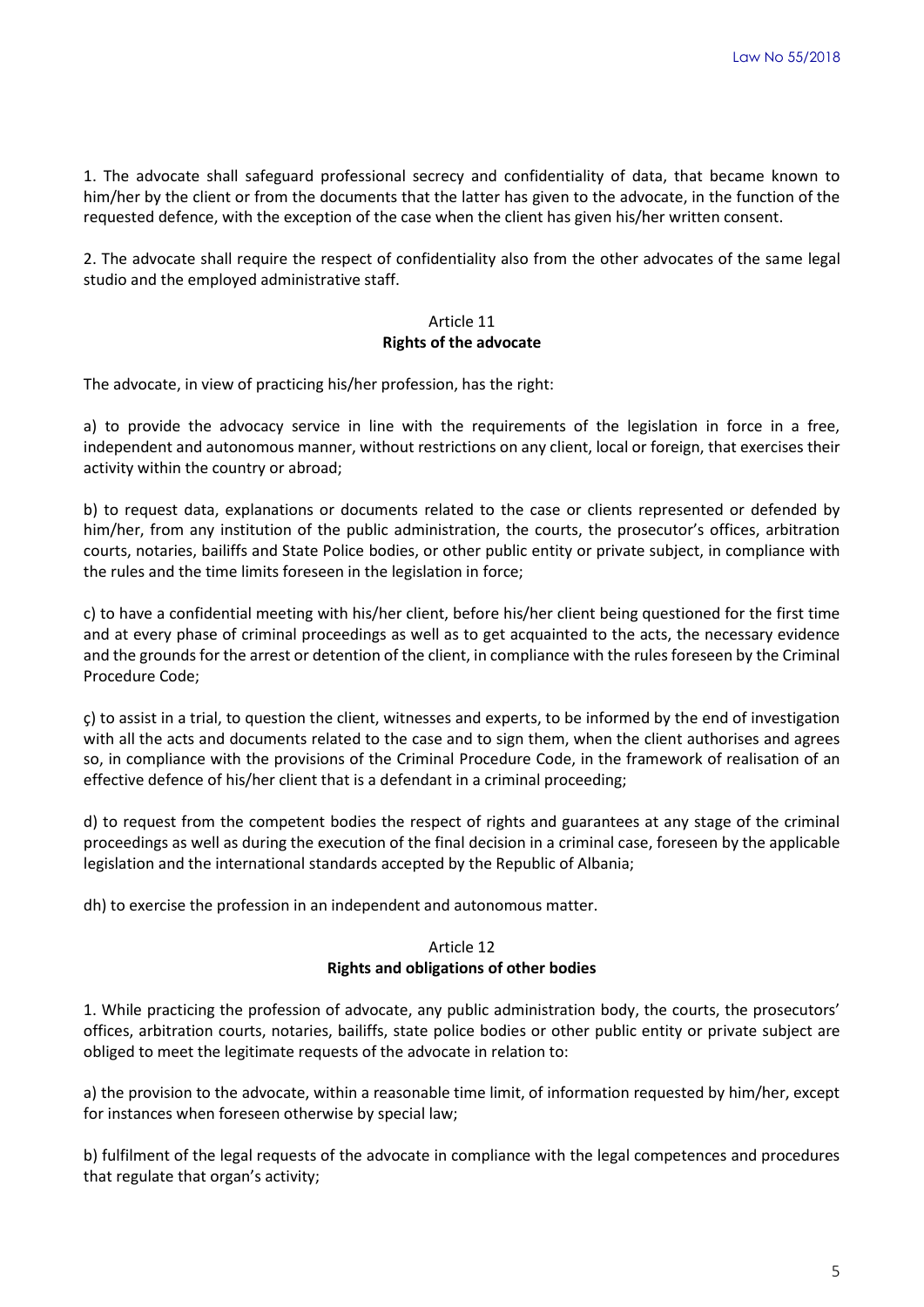c) to guarantee the confidential meeting of the advocate with his client, before the client being questioned for the first time and at any phase of criminal proceedings, without a specific authorisation of the proceeding bodies and the approval of the client or his/her next of kin as well as to provide access to the acts, evidence and grounds for the arrest or detention of his client, in compliance with the rules foreseen by the Criminal Procedure Code;

ç) immediate provision to the advocate, of the documentation available in the investigation and trial file, as well as creation of the conditions for the study and use of documentation, in full compliance with the requirements and time limits foreseen in the Criminal Procedure Code.

2. In case of the non-fulfilment of obligations by the subjects foreseen in paragraph 1, of this article, the advocate shall be entitled to submit a statement of claim with the competent court, in compliance with the rules foreseen by the procedural legislation in force.

# CHAPTER III **PRACTICE OF THE PROFESSION OF ADVOCATE**

# Article 13 **Conferral of the title of advocate**

1. The right to practice the profession of advocate shall commence as of the time of conferral of the professional title of "Advocate". The advocate at the time of conferral of this professional title shall be equipped by the Chamber of Advocacy of Albania with the "Certificate of Advocate", which represents the fundamental document of his/her professional identification. The certificate of advocate shall contain personal data of the advocate and the "Personal Identity Number". The Personal Identity Number is unique and inalienable.

2. The right to acquire the title of "Advocate" in the Republic of Albania, shall have the Albanian citizens that fulfil the following criteria:

a) to have full legal capacity to act;

b) to have completed the programme of second cycle of university studies in law, or a degree equivalent with it, or to have completed university studies in law outside the country, recognised and convalidated in accordance with the legislation in force on higher education in the Republic of Albania;

c) to have completed the traineeship as a candidate advocate for a period of not less than 1 year attached to an advocate that practices the profession in the Republic of Albania, and to have received a positive evaluation by the latter;

ç) to have successfully completed the initial training program at the School of Advocacy of Albania and be supplied with the relevant certificate for that purpose;

d) to have not been convicted by a final court decision:

(i) for a criminal offence committed intentionally, for which he/she is not expunged;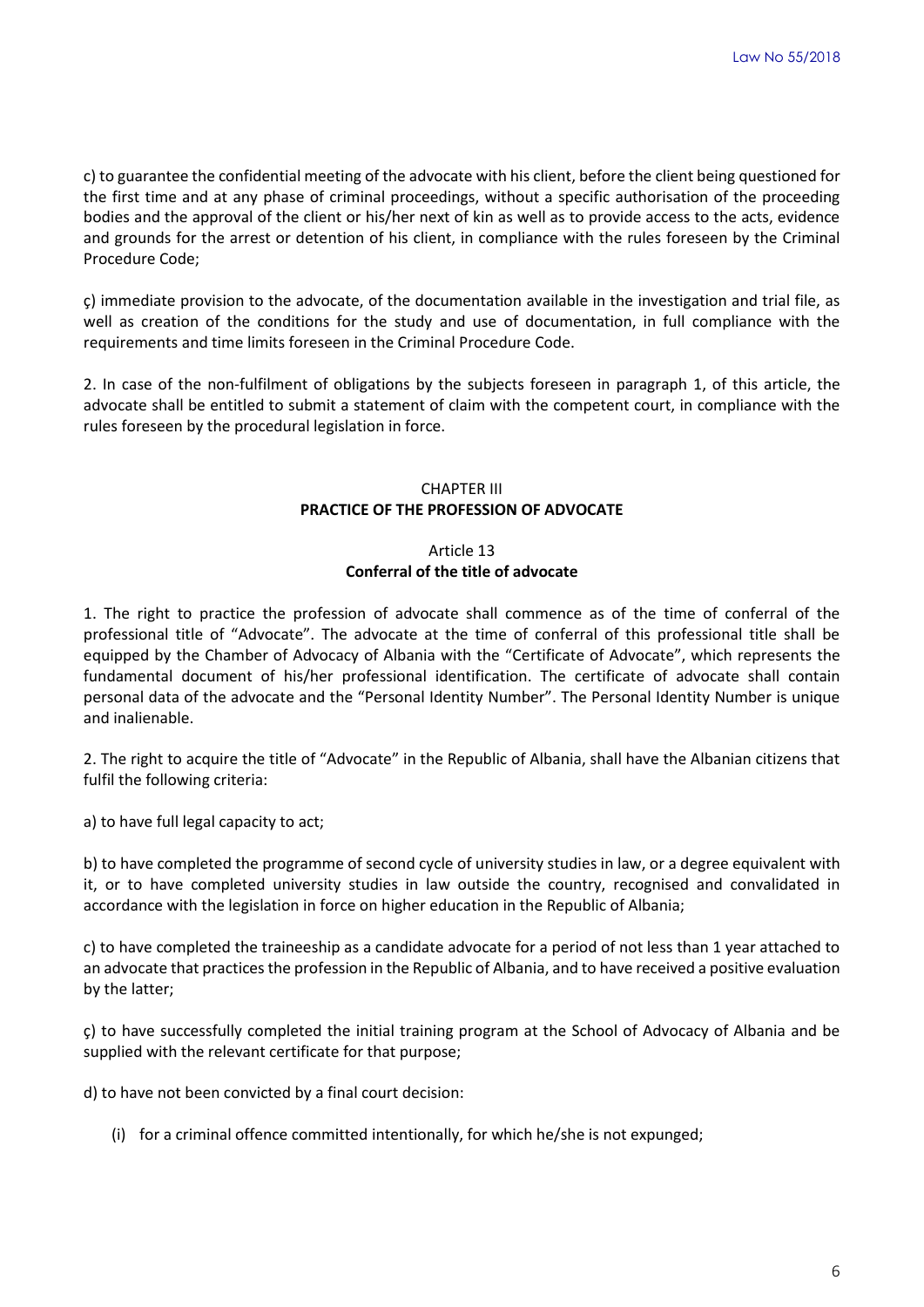- (ii) for a criminal offence committed by negligence, for which he/she has not been expunged and which impinges on the figure and integrity of the profession of advocate, as defined in the Statute of the Chamber of Advocacy of Albania;
- (iii) for a criminal offence committed intentionally, for which he/she is expunged, when the criminal offence impinges on the figure and integrity of the profession of advocate, as defined in the Statute of the Chamber of Advocacy of Albania.

dh) to have not received the disciplinary measure of removal of licence by decision of the Disciplinary Committee, with the exception of the instance when this disciplinary measure has been extinguished as per Article 49 of this law;

e) to have not been dismissed from the exercise of a public duty or function, for ethical integrity reasons, by a decision of the competent body that has become final, with the exception of instances when the disciplinary measure has been extinguished in accordance to the applicable legislation;

ë) to successfully pass the advocacy qualification exam according to the rules defined in this law, the Statute of the Chamber and the respective regulation;

f) to pay the fee for conferral of the professional title of "advocate", defined by decision of the General Council of the Chamber of Advocacy of Albania;

3. The foreign citizens who meet the criteria foreseen in paragraph 2 of this article and that prove knowledge of the Albanian language, through a document issued by the competent authorities according to the legislation in force, shall have the right to acquire the title of advocate.

4. The advocate that has been conferred the professional title of "Advocate", before beginning to practice the profession of advocate, shall take an oath, as per this formula: "Aware of the dignity of the legal profession and its social function, I swear to uphold the Constitution and to fulfil with loyalty, dignity and professionalism the duties of the profession of advocate, with the intent of defending the people I represent and respecting European standards and human rights".

# Article 14 **Requirements for practicing the profession of advocate**

- 1. The profession of advocate in the Republic of Albania may be practiced by every person, who has acquired the professional title of "Advocate" and that fulfils the following criteria:
- a) to be supplied with the annual permit of exercising the profession of advocate. The annual permit of exercising the profession of advocate is an official document, issued by the Chamber of Advocacy of Albania and includes data regarding the identity of the advocate, the Personal Identity Number of the advocate, the local chamber of advocacy where the advocate exercises his/her profession and the period of validity of the permit;
- b) to be registered at the commercial register, in compliance with the legislation in force for business registration, and to be supplied with the unique number of taxpayer identification NUIS;
- c) to implement the legal provisions and those foreseen in the statute and Code of Ethics of the Advocate;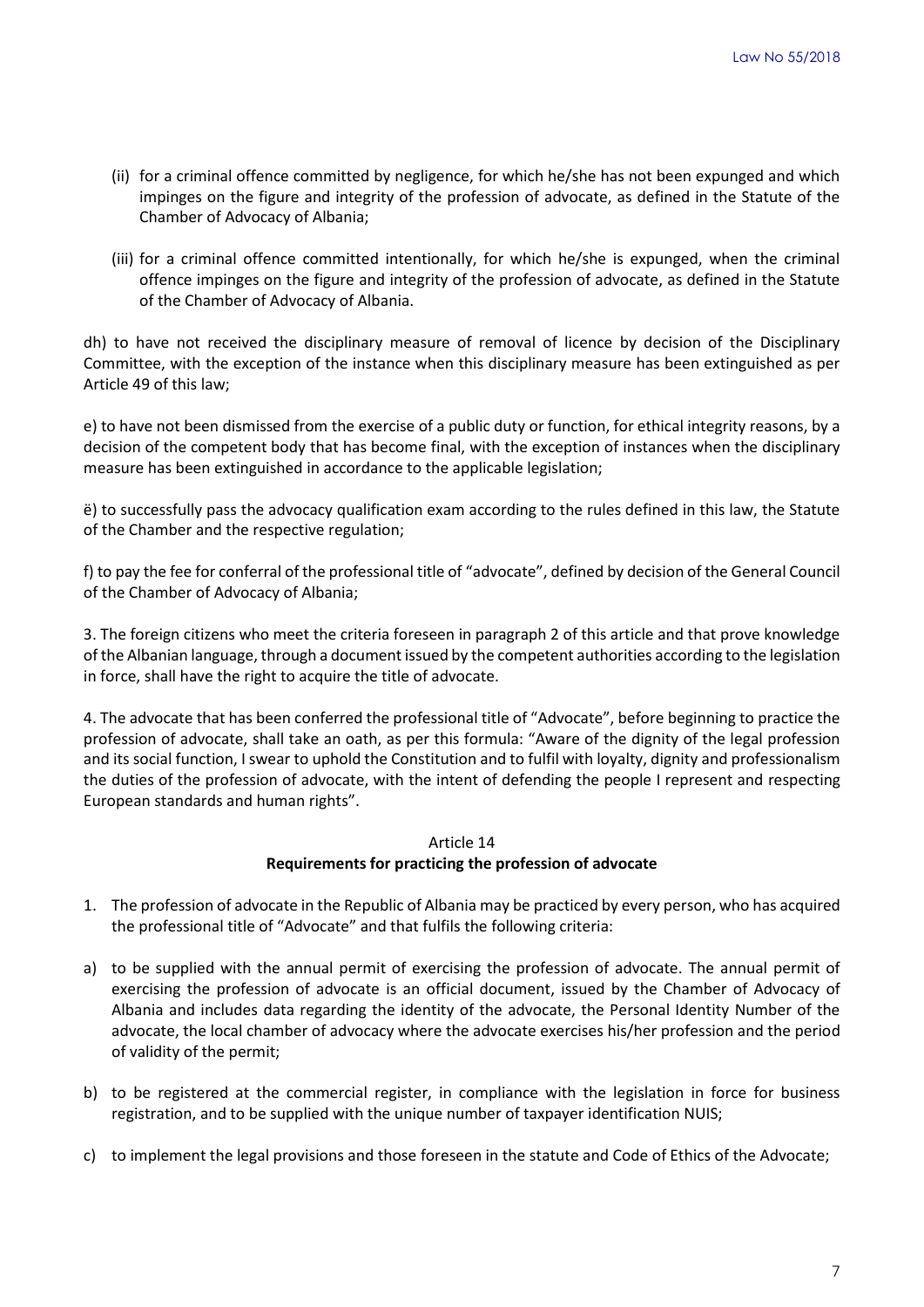- ç) to have fulfilled the legal obligations with regard to professional liability insurance;
- d) to have followed the continuous training programme, in compliance with the provisions of this law;
- 2. The advocate is registered in the register of active advocates, only after fulfilment of the criteria foreseen in paragraph 1 of this article. The Register of active advocates is kept by the Chamber of Advocacy of Albania and the respective local chamber, attached to which the advocate operates his activity.
- 3. The register of active advocates shall include the following data:
- a) full address of the office seat or of the legal office or studio;
- b) contact details, including phone number and email address;
- c) form of organization and practice of the activity of advocate working in an individual manner or organised in legal studio;
- ç) unique identification number of the subject (NUIS);
- d) data of the judicial status of the advocate for the period for which he/she is being registered, based on the certificate issued by the competent bodies;
- 4. In case of change of the data foreseen in paragraph 3, of this article, the advocate shall be obliged to deposit these changes to the Chamber of Advocacy of Albania within a time limit of 30 days.
- 5. Failure to meet the obligations provided for in the paragraphs 3 and 4 of this Article shall be a ground for initiation of the disciplinary proceedings against the advocate.

## Article 15 **Organization of advocates**

1. The advocate shall practice the profession individually or in collaboration with other advocates, organized in legal studios.

2. The advocates that seek to be organised in legal studios shall need to preliminarily receive the approval of the Chamber of Advocacy of Albania, and then shall be registered as legal persons, in one of the forms foreseen by the legislation in force on traders and trading companies.

3. The advocate or the legal studio shall maintain the register of advocacy activities and services, which is established and administered in accordance with the format and contents defined in the Statute of the Chamber of Advocacy of Albania.

4. The creation of legal studios without the participation of at least one advocate equipped with the professional licence of advocate is prohibited.

# Article 16 **Manner of remuneration of advocates**

1. The remuneration of the advocate for work carried out shall be set in one of the following ways: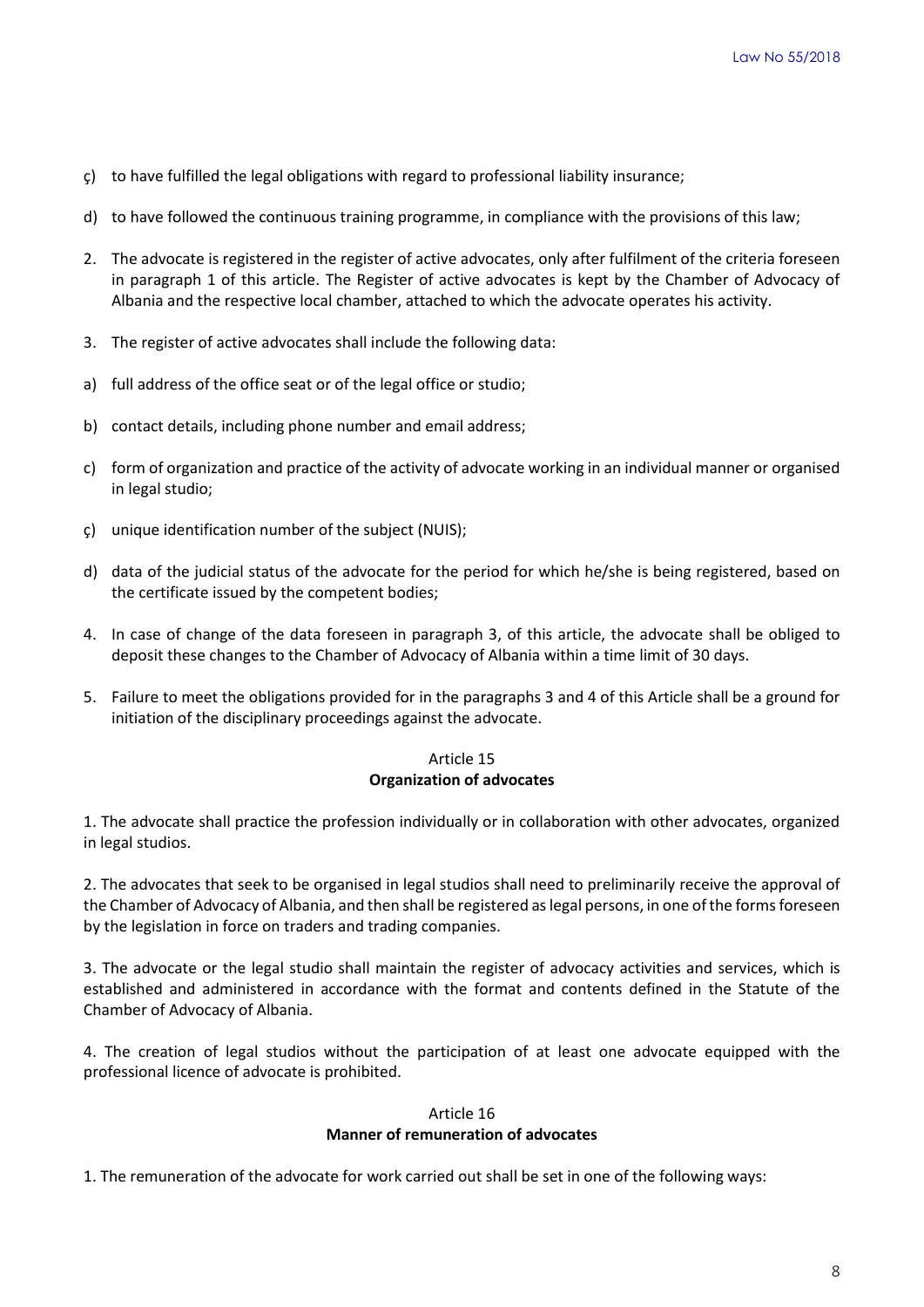a) by agreement between the advocate and the client. The agreement achieved between the advocate and the client shall constitute an executive title;

b) in compliance with the provisions of the legislation in force on state guaranteed legal aid;

c) according to a joint instruction of the Minister of Justice and the minister responsible for Finance, after having received prior the opinion of the Chamber of Advocacy of Albania, in the cases of obligatory defence, in accordance to the Criminal Procedure Code;

ç) by success fee set in the agreement made preliminarily between the advocate and the client in cases of successful defence or representation;

d) any other remuneration provided for in the acts and practices of the international organizations to which Albania accedes.

2. The remuneration of the advocate may not be made in any other manner, different from those foreseen in this article.

3. The Chairperson of the Chamber of Advocacy of Albania and the Minister of Justice, shall specify the reference remuneration fees of the advocate, which are applicable in the instances when in the written agreement between the advocate and the client no manner of remuneration has been provided.

# Article 17 **Early termination of the advocacy service**

1. The advocate shall be entitled to unilaterally terminate the continuing representation or defence of his/her client. In this instance, the advocate shall be obliged to inform the client within not less than 15 days prior to the termination of service. During the 15-day period, the advocate shall be obliged to serve the client according to the existing agreement signed by them.

2. Upon the request of the client, the advocate shall return to the client the full documentation taken over and not deposited in the trial file in the quality of evidence, as well as any other material made available by the latter in view of examining the case.

3. The documentation defined in paragraph 1 of this article shall be delivered to the address of the newly appointed advocate, upon the request of the client. In the instance that the client does not request the return of the documentation delivered by the himself/herself, the advocate is obliged to keep them, in compliance with the legislation in force.

4. If the advocacy service is terminated by the advocate due to reasonable grounds, the latter shall be entitled to demand remuneration for the work done, in accordance with this law.

5. In the instance that the advocacy service is terminated without reasonable grounds, the advocate shall be obliged to return the client the amount received in the form of advance payment, as well as any other remuneration related to the uncompleted service.

6. In the instance that the early termination of the advocacy service is done upon the request of the client, without reasonable grounds, the advocate shall be entitled to claim compensation for the work done, as per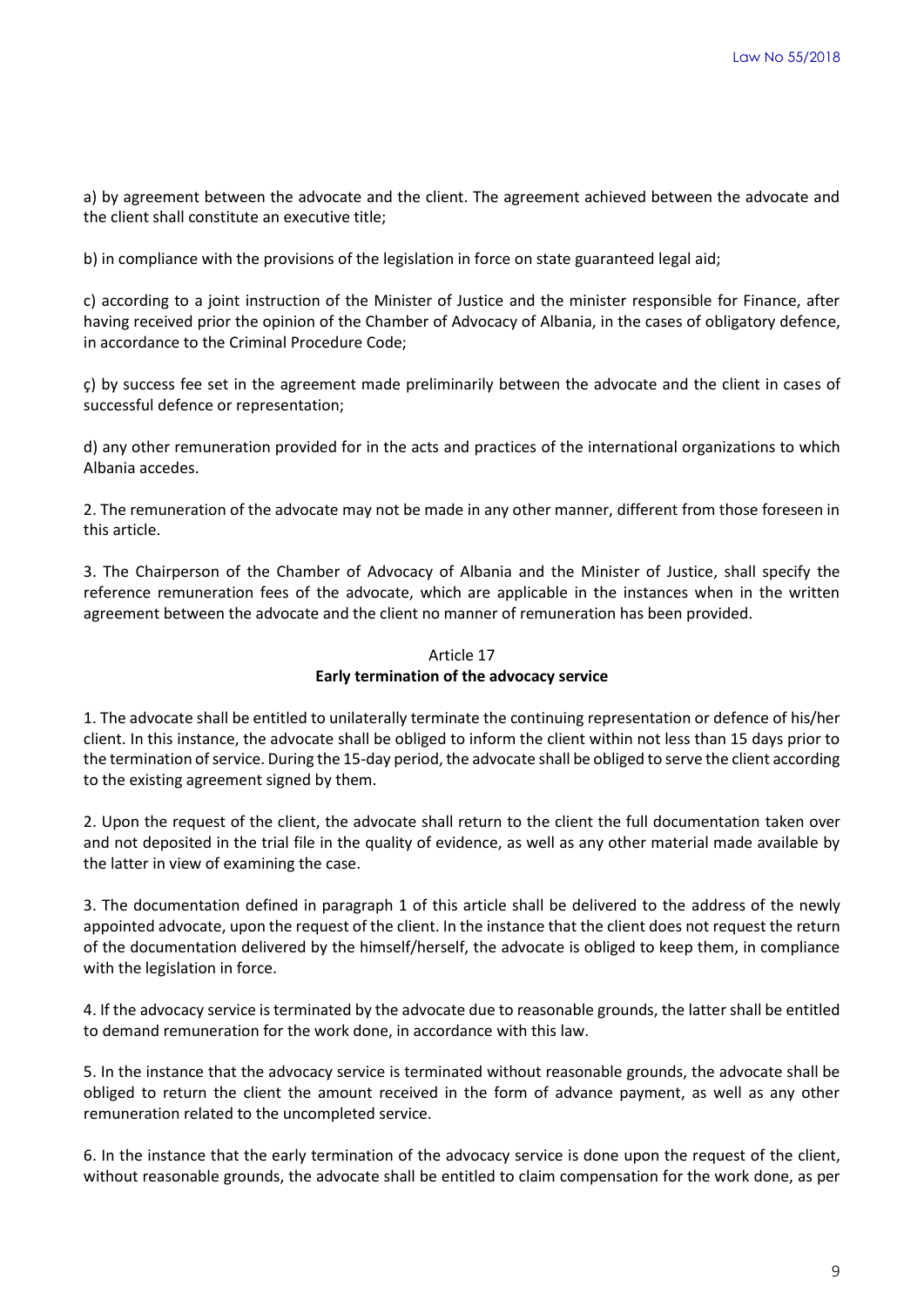letter "dh" of Article 8 of this law. In each instance, the reasonable ground shall be specified in the agreement between the advocate and the client. In case of lack of a regulation in the agreement between the advocate and the client, the dispute is resolved through the judicial route.

7. In the instance of early termination of the advocacy service, the client may remand the case to another advocate. The newly appointed advocate may not begin offering the requested service without preliminary verifying the relations between the client and the previous advocate.

# Article 18 **Transfer of the advocate**

The advocate has the right to transfer his/her activity from a local chamber of advocacy to another local chamber of advocacy, in accordance with the criteria and the rules set out in the Statute of the Chamber of Advocacy of Albania. In each instance, the advocate shall inform the local chambers about the transfer made.

# Article 19 **Suspension of practicing the profession of advocate and transfer to the passive register**

1. The advocate shall suspend practice of the profession in the instance when he/she has been nominated at a position, which creates legal incompatibility as foreseen in article 7 of this law. The advocate, in this instance, shall be obliged to file with the Chamber of Advocacy of Albania a written statement or any other documents proving the initiation of new employment relations.

2. The advocate shall be entitled to suspend practicing his/her profession due to considerations of age, disease, maternity leave and resignation for the subsequent period until the end of practicing year, by submitting a written request for that purpose. In cases of resignation, the reactivation of the permit to practice the profession within the practicing year shall be associated with additional payment of obligations, as per the provisions in the Statute of the Chamber of Advocacy of Albania.

3. The request for suspension of the permit to practice the profession, according to the instances foreseen in this article, shall be associated with the relevant certificate for the suspension of activity at the National Business Centre.

# Article 20 **Traineeship of the candidate advocate**

1. All candidate advocates that fulfil the criteria foreseen in letters 'a', 'b', 'd' and 'dh', of paragraph 2, of article 13 of this law, shall have the right to be registered with the Chamber of Advocacy of Albania to perform the one-year traineeship of the candidate advocate.

2. The traineeship of the candidate advocate shall be performed attached to an advocate that has earned the professional title of 'Advocate' and that practices the profession in accordance with the provisions of this law or attached to a legal studio that exercises the activity in accordance to this law.

3. Any advocate or legal studio that fulfils the conditions of paragraph 2 of this article, shall have the right to accept one or more candidate advocates. The candidate advocates execute agreements with the advocate for the performance of the one-year traineeship in the form of 'internship'. Candidate advocates during the period of internship shall not receive a remuneration. The advocate or legal studio attached to which the traineeship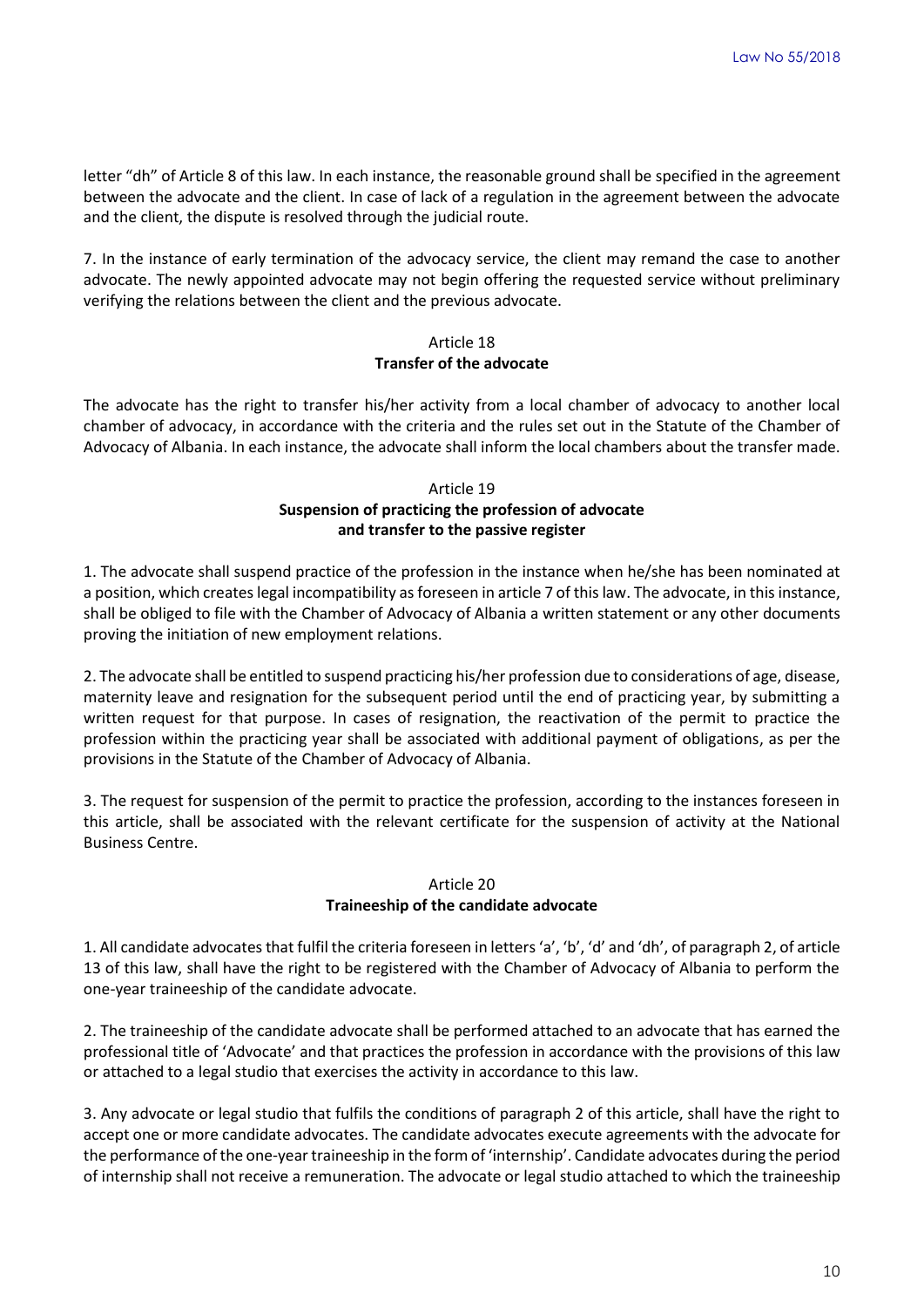is conducted is exempt from the duty of paying social and health insurance contributions of the candidate advocate during the 1-year period of traineeship. The period of traineeship is recognized as a period of work experience.

4. The registration of the candidate advocate shall be done at the Chamber of Advocacy of Albania, after having preliminary received the written approval of the local chamber of advocacy in the territory of which the period of traineeship is to be carried.

5. The candidate lawyer shall file the necessary documentation to the Chamber of Advocacy of Albania.

6. The Chamber of Advocacy of Albania, after verifying whether the submitted documents by the applicant are in full compliance with the criteria defined in this law, shall make his/her registration in the relevant register and shall equip him/her with the personal card of candidate advocate.

7. The personal card of candidate advocate shall contain these data:

- a) identity of the candidate;
- b) the local chamber of advocacy where the candidate will perform the traineeship;
- c) the personal number; and
- ç) the date of registration.

8. The candidate advocate is entitled to represent or defend the client in the phase of investigations, in the adjudication of criminal misdemeanours, with the authorization and presence of the advocate and, in each case, with the written consent of the client.

9. The documentation necessary for registration as candidate advocate shall be specified in the Statute of the Chamber of Advocacy of Albania.

#### Article 21 **Advocates qualification exam**

1. The candidate advocate that fulfils the criteria foreseen in article 13, paragraph 2, of this law, shall have the right to undergo the advocacy qualification exam.

2. The advocacy qualification exam is organised as a rule 2 (two) times a year by the Steering Committee of the Chamber of Advocacy of Albania.

3. The qualification examination for practicing the profession of advocate shall be conducted in front of a commission that is composed as follows:

a) five members appointed by the Governing Committee of the National Chamber of Advocacy;

b) the Head of Codification at the Ministry of Justice;

c) an internal member of the academic staff of the School of Magistrates.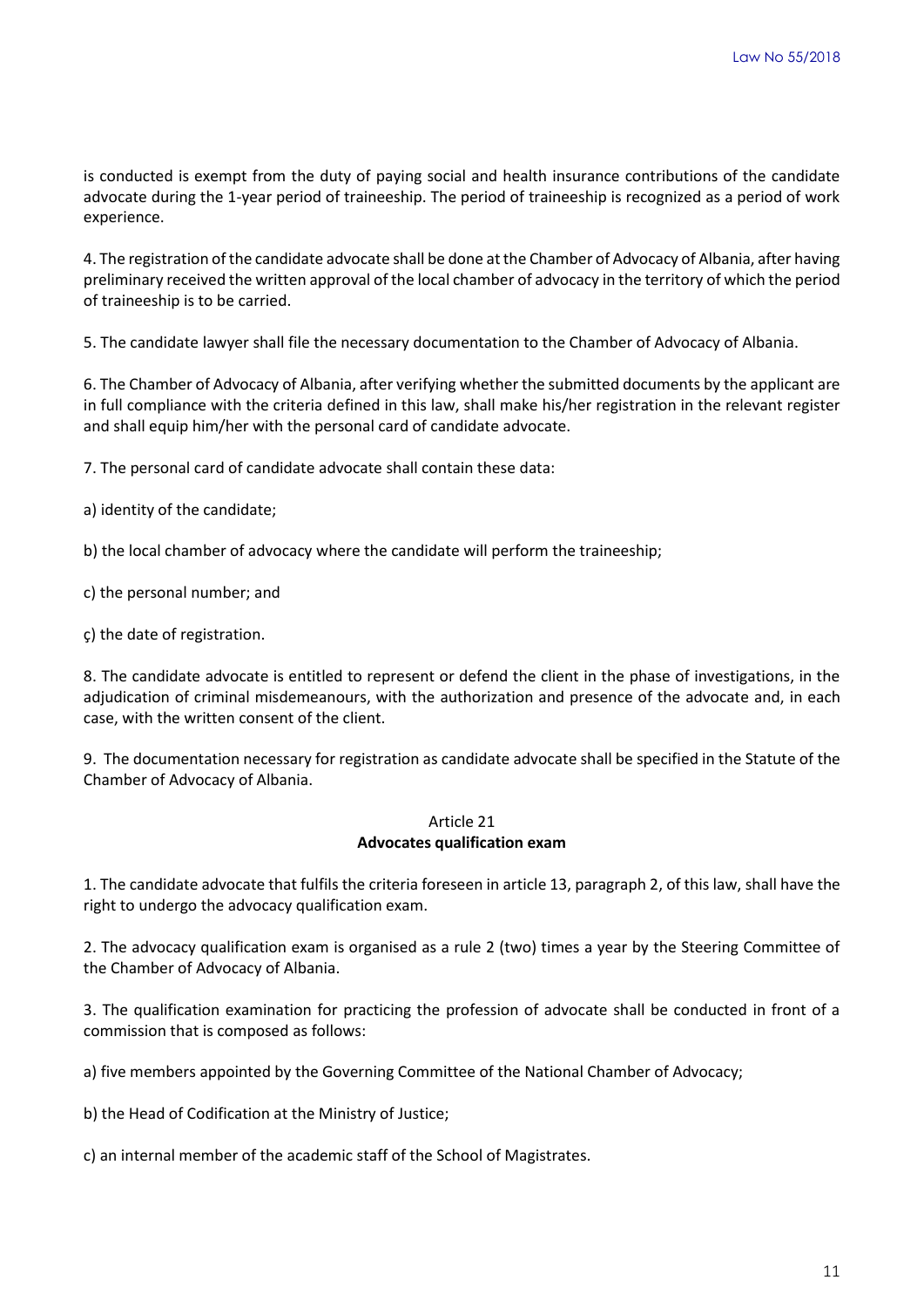4. In the instance that the candidate advocate fails to successfully pass the qualification exam for the first time, he/she shall have the right to be subject to the next advocacy qualification exam, provided that a period of not less than six months has elapsed.

5. The candidate advocate may sit the advocacy qualification exam up to four times.

6. Detailed rules about the organization of the advocacy qualification exam and the manner of evaluation of exams, shall be set out in the Statute of the Chamber of Advocacy of Albania and in the regulation approved by the Steering Committee of the Chamber of Advocacy of Albania.

# Article 22 **Exceptional cases**

1. The Steering Committee of the Chamber of Advocacy of Albania, with a voting majority, has the right to exclude from the obligation for sitting the advocacy qualification exam, according to article 13, paragraph 2, letter 'ë' of this law, for the person who wishes to practice the advocate's profession upon the request made by the latter. Cases of exemption from undergoing the advocacy qualification exam, shall be examined on a case by case basis, based on job seniority and professional skills as a jurist, scientific titles and degrees the person holds, as well as the special contribution provided in terms of drafting and improving the legislation in the Republic of Albania.

2. The persons that have worked for no less than 5 years as judges, prosecutors, as well as in the position of Head of legal professional structures of the Presidency, Assembly, Constitutional Court, High Court, Council of Ministers' apparatus, Ministry of Justice, State Advocacy, as well as internal academic staff of law courses at public or private higher education institutions shall be exempt from the obligation of undergoing the traineeship of the candidate advocate and from the participation in the initial training programme.

3. Detailed rules on the conditions and procedure of exemption from the obligation of giving the advocacy qualification exam, undergoing the traineeship at an advocate as well as participation in the initial training programme with the School of Advocates shall be defined in the Statute of the Chamber of Advocacy of Albania.

# Article 23 **Foreign advocate**

1. The profession of advocate in the Republic of Albania may be exercised also by any Albanian or foreign citizen, who has gained the title of advocate in a member state of the European Union according to the regulations of that member state and has signed a cooperation contract with a legal studio in the Republic of Albania, recognized and registered as such with the Chamber of Advocacy of Albania and tax authorities.

2. The foreign advocate, who practices effectively and regularly attached to a legal studio, in compliance with paragraph 1 of this Article, for a period of not less than three years in the territory of the Republic of Albania, may seek from the Chamber of Advocates of Albania the right to independently practice the profession in the Republic of Albania.

3. The Chamber of Advocacy of Albania, after verifying fulfilment of the criteria set out in Article 13, paragraph 2, letters 'a', 'b', 'd' and 'dh', of this law, and after assessing knowledge and professional experience of the law of the Republic of Albania, including the rules regulating professional practice and ethics, issues a reasoned decision, which is notified to the applicant.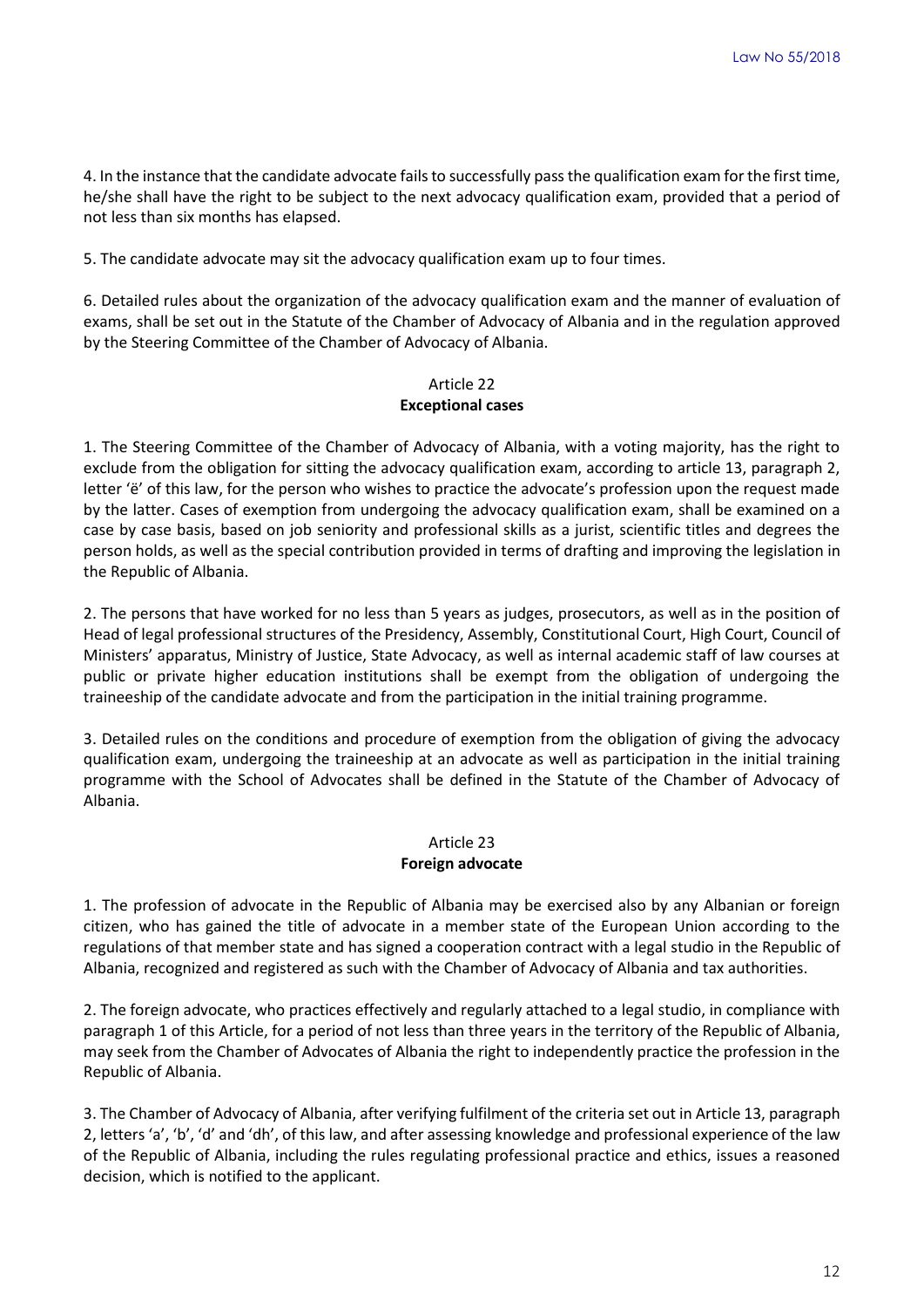4. In the instances foreseen in paragraph 1 of this article, the name of the foreign advocate shall be established after the name of the legal studio recognised and registered in the Republic of Albania, accompanied by the words "... in cooperation with... ".

5. The detailed rules on the conferral of the right to independently practice the profession from the foreign lawyer, as well as the rules on the cooperation of the foreign lawyer with the legal studios, in accordance with this law, shall be defined in the Statute of the Chamber of Advocates.

# CHAPTER IV **ORGANIZATION, STEERING BODIES AND COMPETENCES**

### Article 24 **Organization of advocacy**

1. Advocacy in the Republic of Albania is organized at two levels:

a) at the central level; and

b) at the local level.

2. At the central level, advocacy is represented by the Chamber of Advocacy of Albania, and at the local level, advocacy is represented by the local chambers of advocacy.

### Article 25 **Chamber of Advocacy of Albania**

1. The Chamber of Advocacy of Albania represents the obligatory union of all members that have acquired the professional title of advocate in the Republic of Albania. It is responsible for the organization, functioning and control of the exercise of the profession of advocate in the Republic of Albania.

2. The Chamber of Advocacy of Albania is a legal person, with status created by special law and that performs its activity independently from the state.

3. The Chamber of Advocacy of Albania gains legal personality because of the law. Its registration with the competent authorities is made as per the manner defined in law.

4. The Chamber of Advocacy of Albania shall exercise these competences:

a) issues acts and performs legal actions in connection with the exercise of the profession of advocate, binding for implementation by all members;

b) has the right to acquire and to create movable and immovable property through legitimate sources within the territory of the Republic of Albania, which are registered and administered by it, according to the legislation in force;

c) exercises its functions through the governing bodies and the administrative staff assigned for this purpose;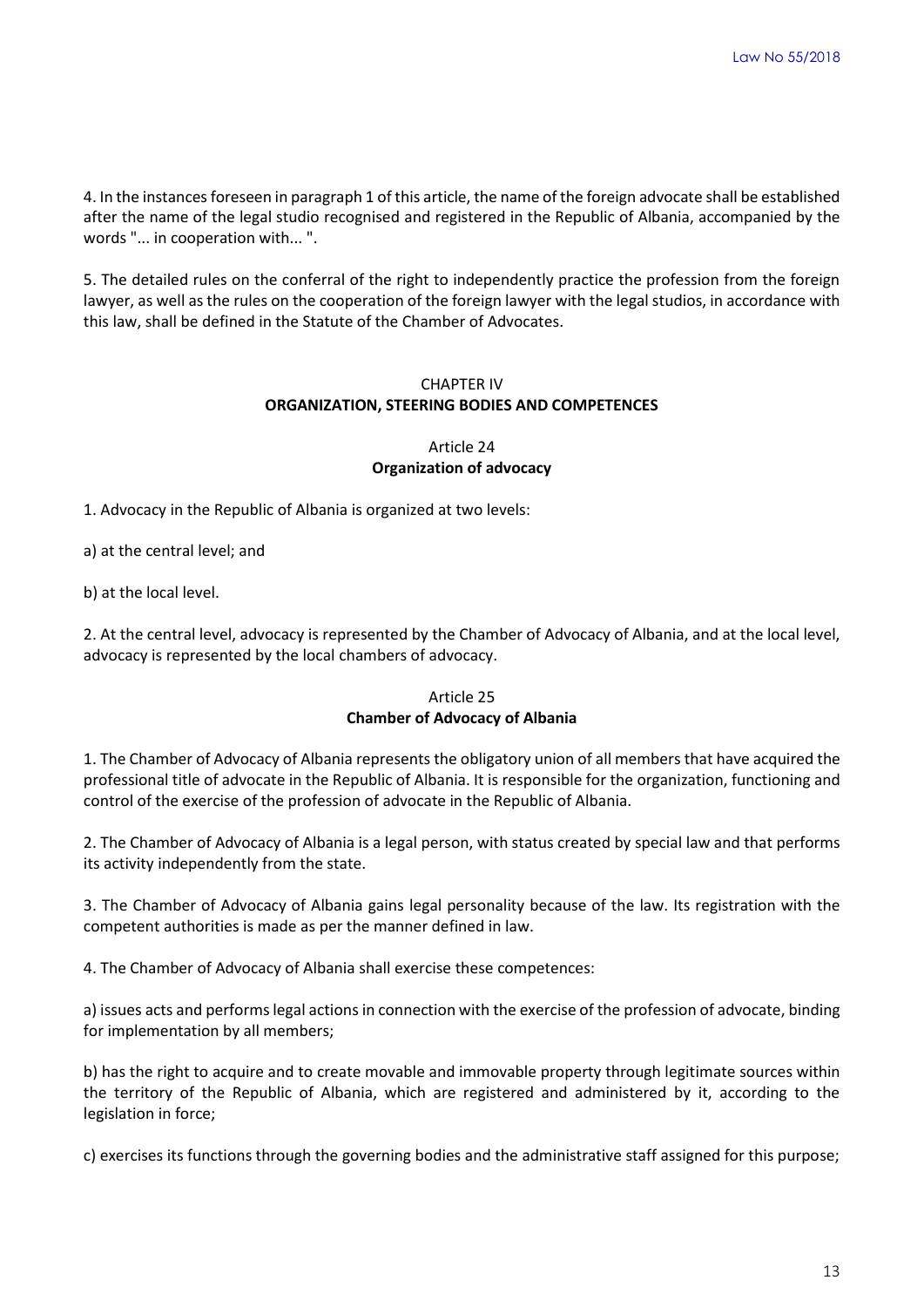ç) distributes titles and decorations for advocates member of the Chamber of Advocacy of Albania, as well as outstanding personalities within the country or abroad, with precious contribution in the field of advocacy;

d) fulfils all duties imposed by this law and other laws that regulate state guaranteed legal aid.

5. More detailed rules on the organisation and functioning of the Chamber of Advocacy of Albania shall be set out in its statute.

### Article 26 **Governing bodies of the Chamber of Advocacy of Albania**

The governing bodies of the Chamber of Advocacy of Albania are: the General Council of the Chamber of Advocacy of Albania, the Steering Committee of the Chamber of Advocacy of Albania and the Chairman of the Chamber of Advocacy of Albania.

### Article 27 **General Council of the Chamber of Advocacy of Albania**

1. The General Council is the highest-level decision-making body of the Chamber of Advocacy of Albania.

2. The General Council shall be composed of representatives from all local chambers of advocacy, elected in accordance with the number of members of every local chamber, through elections organized for this purpose. The members of the General Council shall be elected for a term in office of 4 years.

3. The General Council shall exercise the following competences:

a) to approve the Statute of the Chamber of Advocacy of Albania and the Code of Ethics of Advocates;

b) to elect the Steering Committee and the President of the Chamber of Advocacy of Albania in its first meeting;

c) to elect, dismiss and replace the Chairperson and members of the Steering Committee;

ç) to elect, dismiss and replace the members of the Disciplinary Committee;

d) to issue legal acts of a general nature in compliance with the law;

dh) to set financial fees related to earning the title and the annual fee for practicing the profession of advocate;

e) to evaluate and approve the annual financial statements and annual the budget of the Chamber of Advocacy of Albania;

ë) to conduct analysis of activities of executive bodies of the Chamber of Advocacy of Albania in accordance with the law and Statute;

f) to exercise its powers regarding the guarantee and protection by all means of legal rights and interests of advocates and of local chambers of advocacy, in relation to each other, and between them and the courts, the prosecutor's offices and public bodies;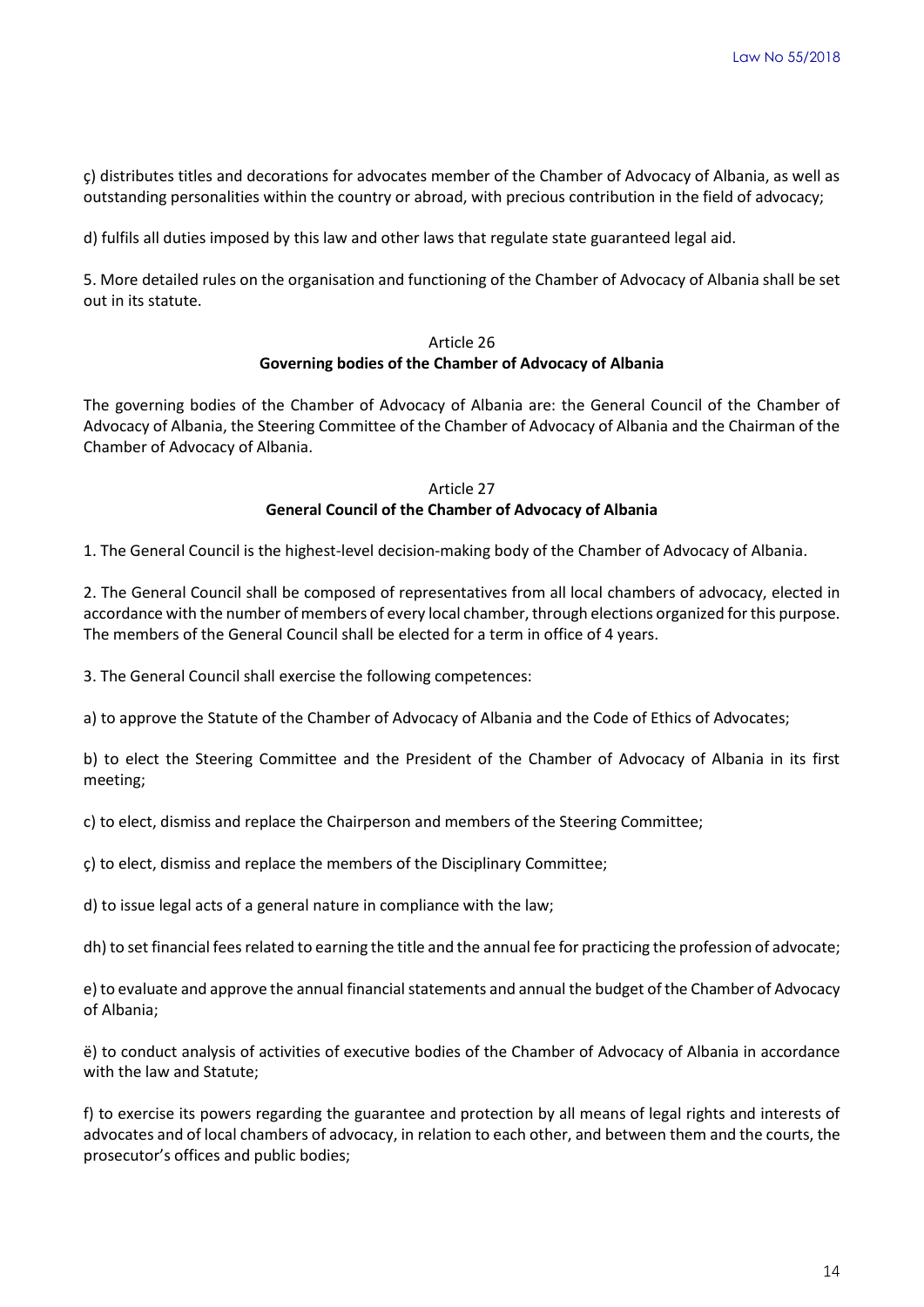g) to confer titles and decorations in accordance with this law.

4. The decisions of the General Council defined in letters 'a', 'b', 'c', 'ç' and 'd' of paragraph 3 of this article shall be adopted with two thirds of the votes of all members of this Council. All other decisions set out in this Article shall be approved by a simple majority. The necessary quorum of the General Council, for the taking of decisions as per this law shall be 2/3 of all its members.

5. Rules on the organisation, functioning and the number of members of the General Council of the Chamber of Advocacy of Albania shall be defined in the Statute of the Chamber of Advocacy of Albania.

#### Article 28 **Steering Committee of the Chamber of Advocacy of Albania**

1. The Steering Committee of the Chamber of Advocates of Albania shall be elected by the General Council, by secret ballot, for a term of office of 4 years.

2. The Steering Committee shall exercise these competences:

a) to elect the Administrative Director of the Chamber of Advocacy of Albania in its first meeting, on the proposal of the chairman of the Chamber. The Administrative Director is a permanent function within a mandate of the Steering Committee;

b) to call the meetings of the General Council of the Chamber of Advocacy of Albania;

c) to draft and propose for approval the Statute and amendments of the Statute to the General Council;

ç) to draft and propose the Code of Ethics and its amendments and to submit for approval to the General Council;

d) to draft the yearly draft budget of the Chamber of Advocacy of Albania, which is submitted for review and approval by the General Council;

dh) to submit the annual financial statements to the General Council;

e) every beginning of the year, to prepare the list of defence lawyers for providing obligatory defence and to make it available to the proceeding body in accordance with the provisions of the Code of Criminal Procedure;

ë) to prepare the list of advocates that offer secondary legal aid services, in accordance with the legislation in force on state guaranteed legal aid;

f) to follow constantly the implementation of the decisions taken by the General Council;

g) to administer the funds and assets of the Chamber of Advocacy of Albania.

3. The rules of organisation and functioning and the number of members of the Steering Committee of the Chamber of Advocacy of Albania shall be determined in the Statute of the Chamber of Advocacy of Albania.

# Article 29 **The Chairperson of the Chamber of Advocacy of Albania**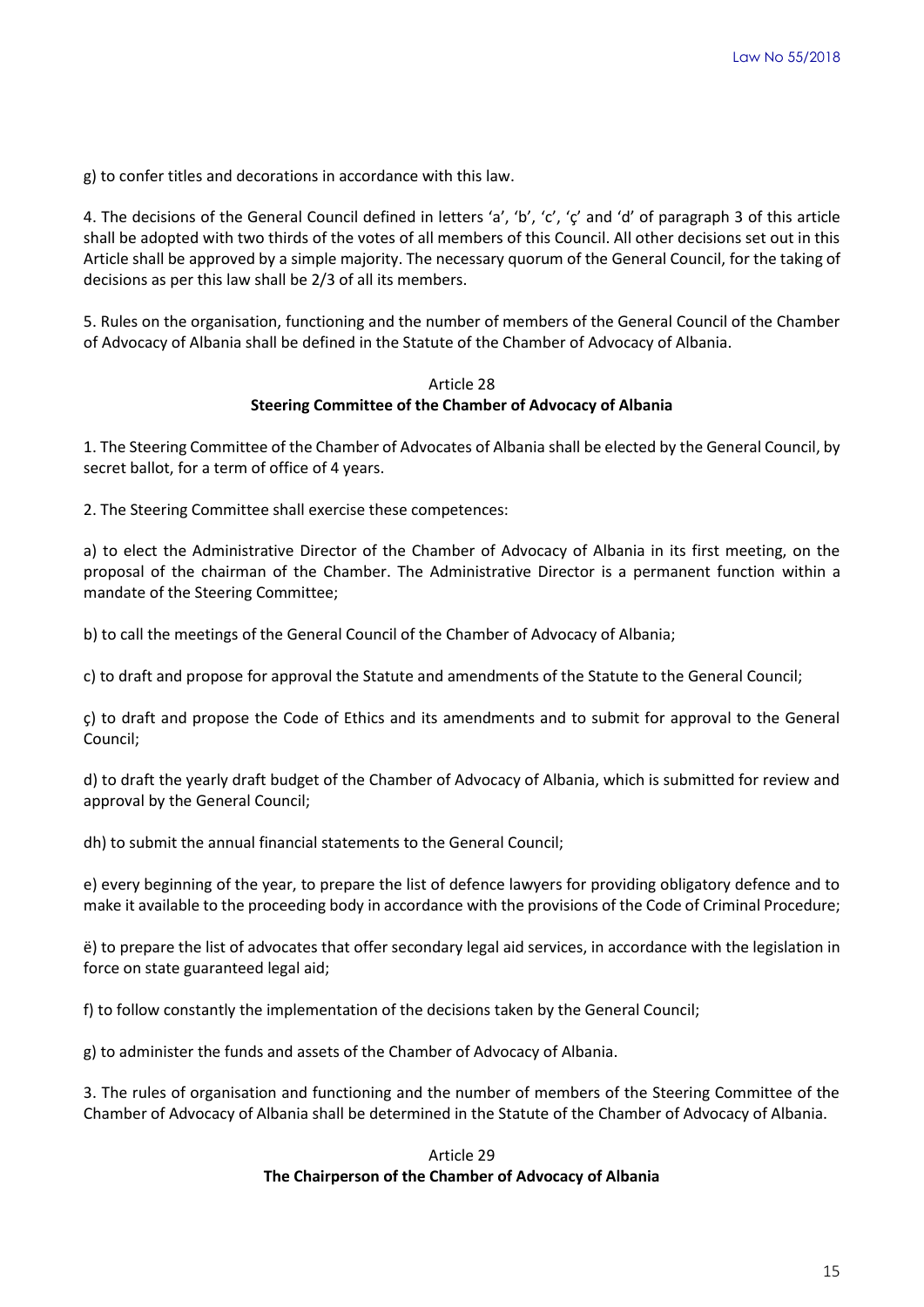1. The Chairperson is the highest representative authority of the Chamber of Advocacy of Albania in relations with third parties within the country and abroad, as well as between local chambers of advocacy.

2. The Chairperson is elected for a four-year term with the right to re-election only once.

3. The Chairperson of the Chamber of Advocacy of Albania is simultaneously also the chair of the steering bodies of the chamber of advocacy of Albania, respectively the General Council and the Steering Committee of the Chamber of Advocacy of Albania.

4. Detailed rules on the manner of election, the competences, the rights and obligations of the Chairperson of the Chamber of Advocacy of Albania shall be defined by the Statute of the Chamber of Advocacy of Albania.

### Article 30 **Local chamber of advocacy**

1. The local chamber of advocacy is the union of active and passive advocates operating within a given local unit.

2. The local chamber of advocacy is part of the Chamber of Advocacy of Albania. Its legal actions shall be carried out with the logo and name of the Chamber of Advocacy of Albania.

3. The number of local chambers of advocacy and their territorial spread throughout the territory of the Republic of Albania in connection with the number of advocates participating in them shall be defined by the General Council of the Chamber of Advocacy of Albania.

### Article 31

### **Steering bodies of the local chambers of advocacy**

The steering bodies of the local chambers of advocacy are: the General Meeting of the Local Chamber, the Steering Committee and the Chairman of the Local Chamber.

# Article 32

### **The General Meeting of the local chamber of advocacy**

1. The General Meeting of the Local Chamber of Advocacy is the highest-level governing body, which represents the meeting of all active advocates in the chamber jurisdiction. Advocates moved to the passive register of the local chamber have the right to participate in the general meeting of the local chamber without the right to vote and to be elected.

2. The General Meeting of the Local Chamber of Advocacy is presided by the Chairman.

3. The steering bodies are elected through a periodic and transparent process, in the framework of general elections organized under the auspices of the Chamber of Advocacy of Albania, according to this law.

4. The proposal, approval and voting on candidates for election to the local governing bodies and representation to the General Council of the Chamber of Advocacy of Albania shall be made based on transparent and direct procedures.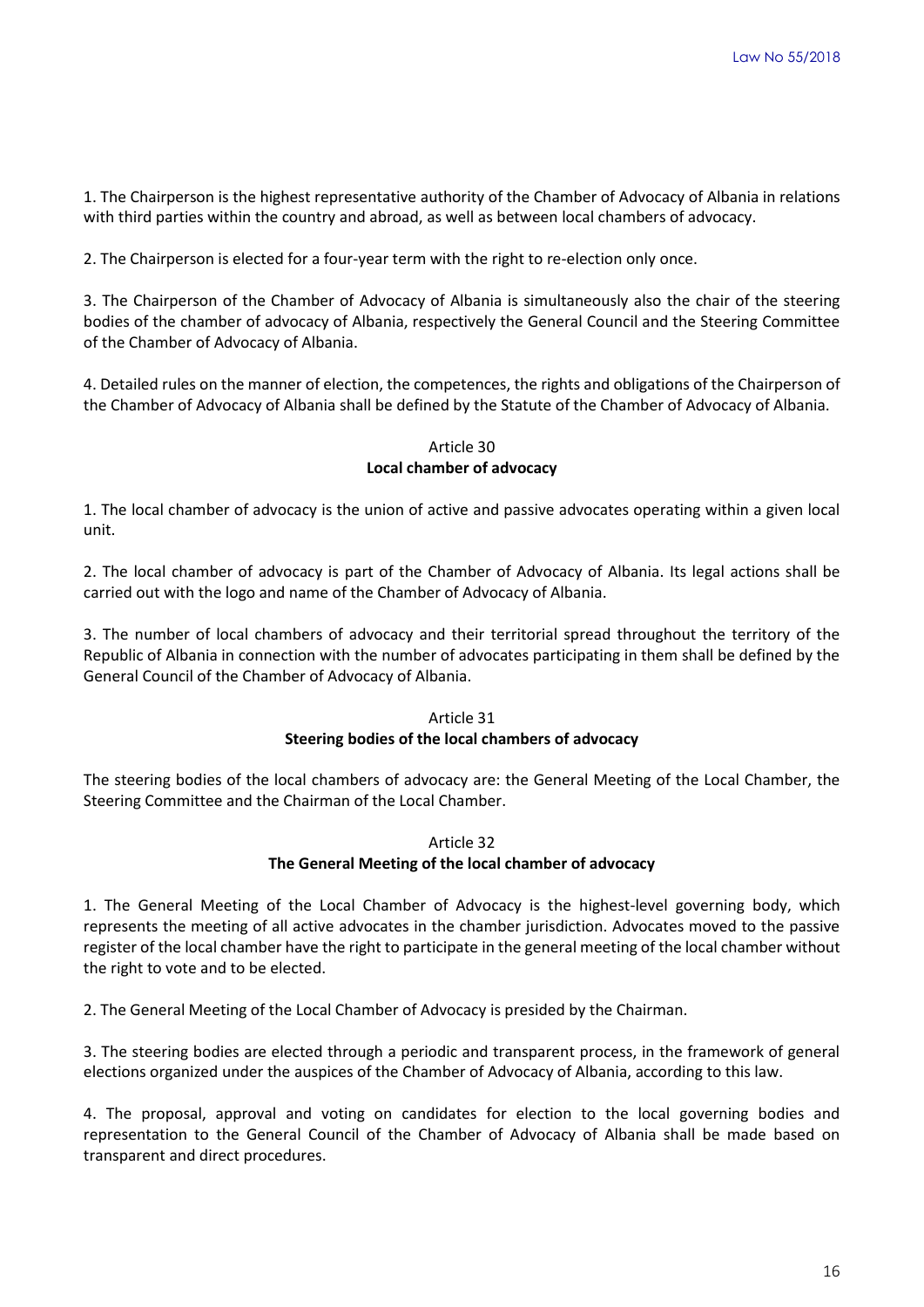5. More detailed rules on the composition, election and functioning of the bodies of local chambers of advocacy shall be set out in the Statute of the Chamber of Advocacy of Albania and relevant regulations.

### Article 33 **Competences of general meeting of the Local Chamber of Advocacy**

The General meeting of the Local Chamber of Advocacy shall exercise these competences:

a) to elect the members of the steering committee of the local chamber, according to the number defined in the Statute of the Chamber of Advocacy of Albania, in relation to the number of members adhering to each chamber;

b) to elect and dismiss the Chairman of the Local Chamber of Advocacy;

c) to elect its representatives in the General Council of the Chamber of Advocacy of Albania;

ç) to analyse the practice of the profession of advocate under the chamber jurisdiction and to protect the interests of its members. In the instance of identification of possible violations, through the superiors authorised by it, makes the relevant proposals before the steering bodies of the Chamber of Advocacy of Albania in order to improve the situation;

d) to ensure active participation of the advocates, that are part of it, in the continuous training programs organised by the Chamber of Advocacy of Albania.

#### Article 34

#### **Competences of the Steering Committee of the local chamber of Advocacy**

1. The Steering Committee of the Local Chamber of Advocacy shall execute these competences:

a) to call the General Meeting of the Local Chamber and take appropriate measures to ensure the participation in meetings;

b) to address the requests made by candidate advocates under its jurisdiction, regarding fulfilment of the legal obligation to complete the traineeship of the candidate advocate, and when in accordance with the law, issue the respective certificate, as part of legal documentation for registration;

c) to monitor and control the activity of the candidate advocate during the traineeship period;

ç) to maintain the register of advocates operating under its jurisdiction and reflect all changes with regard to their transfer and the mutual transition of advocates from the active register to the passive register, and vice versa;

d) to oversee the selection of the advocates that shall offer secondary legal aid services, in accordance with the principle of rotation, in compliance with the legislation in force on state guaranteed legal aid;

dh) to examine the requests made by the members of the local chamber, and when deemed appropriate, to submit the request for review and decision-making to the Steering Committee of the Chamber of Advocacy of Albania.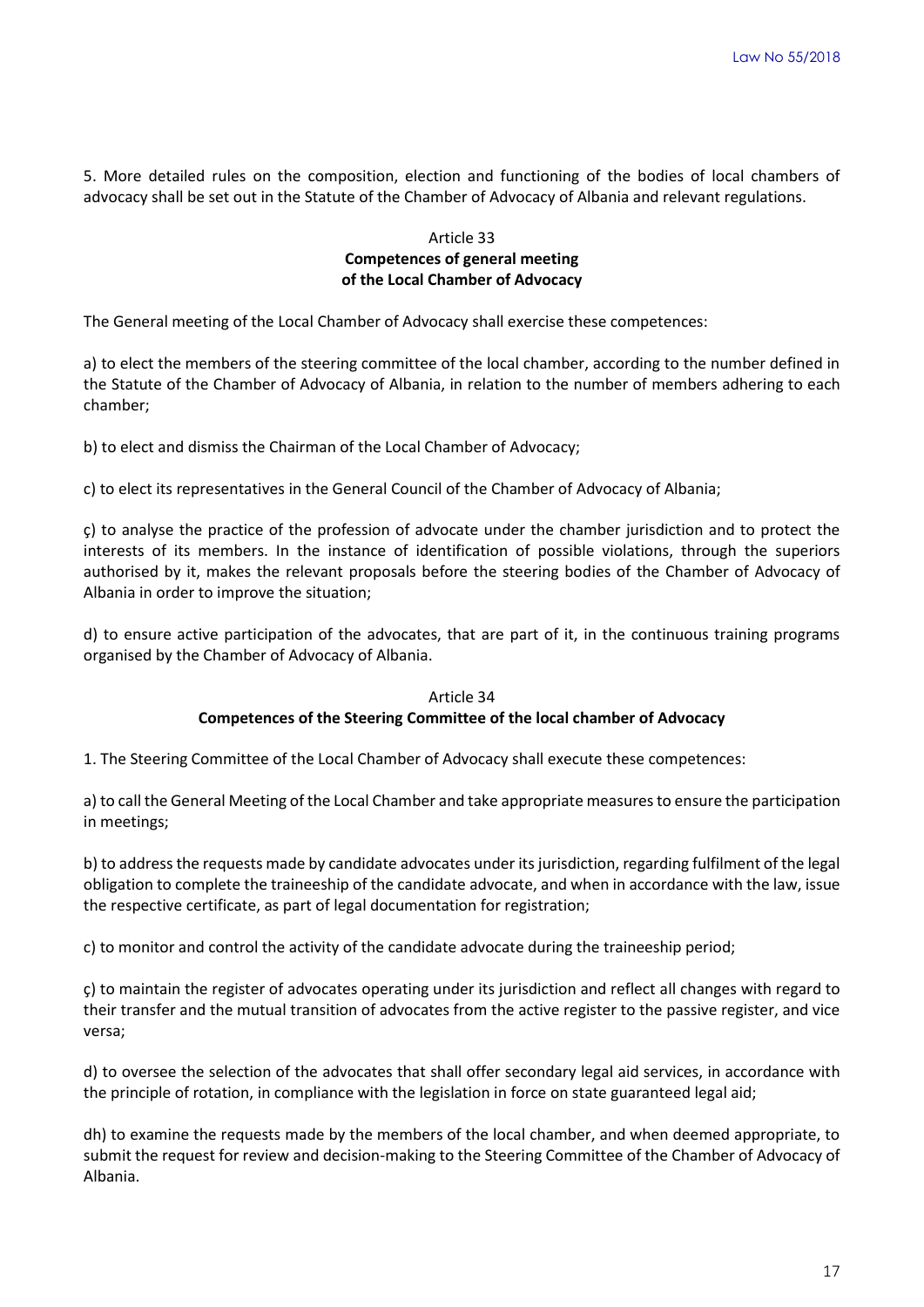2. The competences of the chairman and the secretary of the local chamber of advocacy shall be defined by the Statute of the Chamber of Advocacy of Albania.

# CHAPTER V **REGISTERS OF ADVOCATES**

#### Article 35

### **Registers of the Chamber of Advocacy of Albania**

1. The register of advocates of Albania shall be maintained by the Chamber of Advocacy of Albania, in a written and electronic format. The register of advocates shall consist of two parts:

a) register of active advocates, and

b) register of passive advocates.

2. The register of advocates for the two categories foreseen in paragraph 1 of this Article shall be kept separate for the local chambers of advocacy.

3. The register of active advocates shall contain data on all active advocates practicing within the territory of the Republic of Albania or abroad. The register of active advocates shall also reflect the following data:

a) identity, date of birth and address of the legal office or studio where the advocate practices his/her profession;

b) identification number of the certificate of the title of advocate and date of commencement of practice of the profession;

c) Unique identification number of the subject (NUIS);

ç) periods of suspension of practice of the profession and causes of suspension;

d) higher education institution where the advocate completed higher education, number of academic register and type of diploma held;

dh) scientific titles and degrees;

e) foreign languages studied;

- ë) disciplinary measures against him/her;
- f) data in relation to continuous training program;

g) other data according to the decision of the Steering Committee of the Chamber of Advocates of Albania.

4. The register of passive advocates contains data on all passive advocates.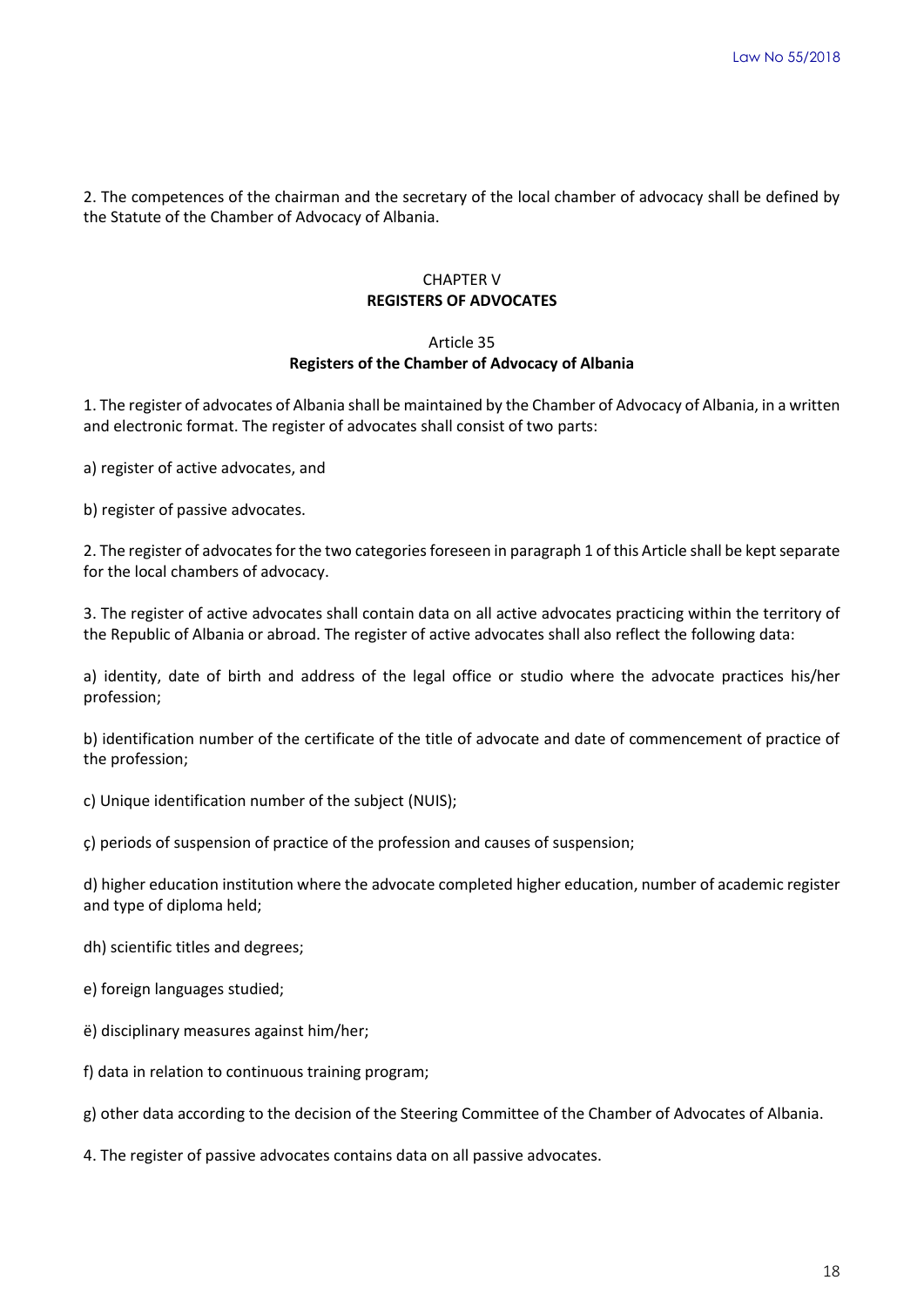In this register are reflected the data foreseen in letters "a", "b", "d", "dh", "e", "ë" and "g", of paragraph 3, of this Article.

5. The retention and processing of personal data contained in the registers of the Chamber of Advocates of Albania shall be done in accordance with the legislation in force on the protection of personal data.

6. The modalities of establishment and administration of the register of advocates of Albania shall be defined in the Statute of the Chamber of Advocacy of Albania.

## Article 36 **Registers of the local chamber of advocacy**

1. Each local chamber of advocacy shall keep the register of advocates under the jurisdiction of the local chamber, in a written and electronic format. The registration of advocates at the local chambers of advocacy shall consist of two parts:

a) register of active advocates; and

b) register of passive advocates.

2. The register of advocates of local chambers shall reflect the following data:

a) identity, date of birth and address of the legal office or studio where the advocate practices the profession;

b) number of the certificate of title of advocate;

c) date of commencement of practicing the profession;

ç) Unique identification number of the subject (NUIS);

d) data in relation to attending the continuous training program.

3. The register of passive advocates shall contain data on all passive advocates. In this register shall be reflected the data foreseen in letters "a", "b" and "c" of paragraph 2 of this article.

4. The local chambers of Advocacy shall forward at least twice a year the data of the register of advocates maintained as per this article, to the Chamber of Advocates of Albania.

5. The retention and processing of personal data contained in the registers of the local chambers of advocates shall be done in accordance with the legislation in force on the protection of personal data.

### Article 37 **Registers of candidate advocates**

1. The register of candidate advocates shall be kept at the Chamber of Advocacy of Albania. Following registration of the candidate advocate and his/her equipment with the personal card of "candidate advocate", the Chamber of Advocacy of Albania shall reflect the data in the register of candidate advocates.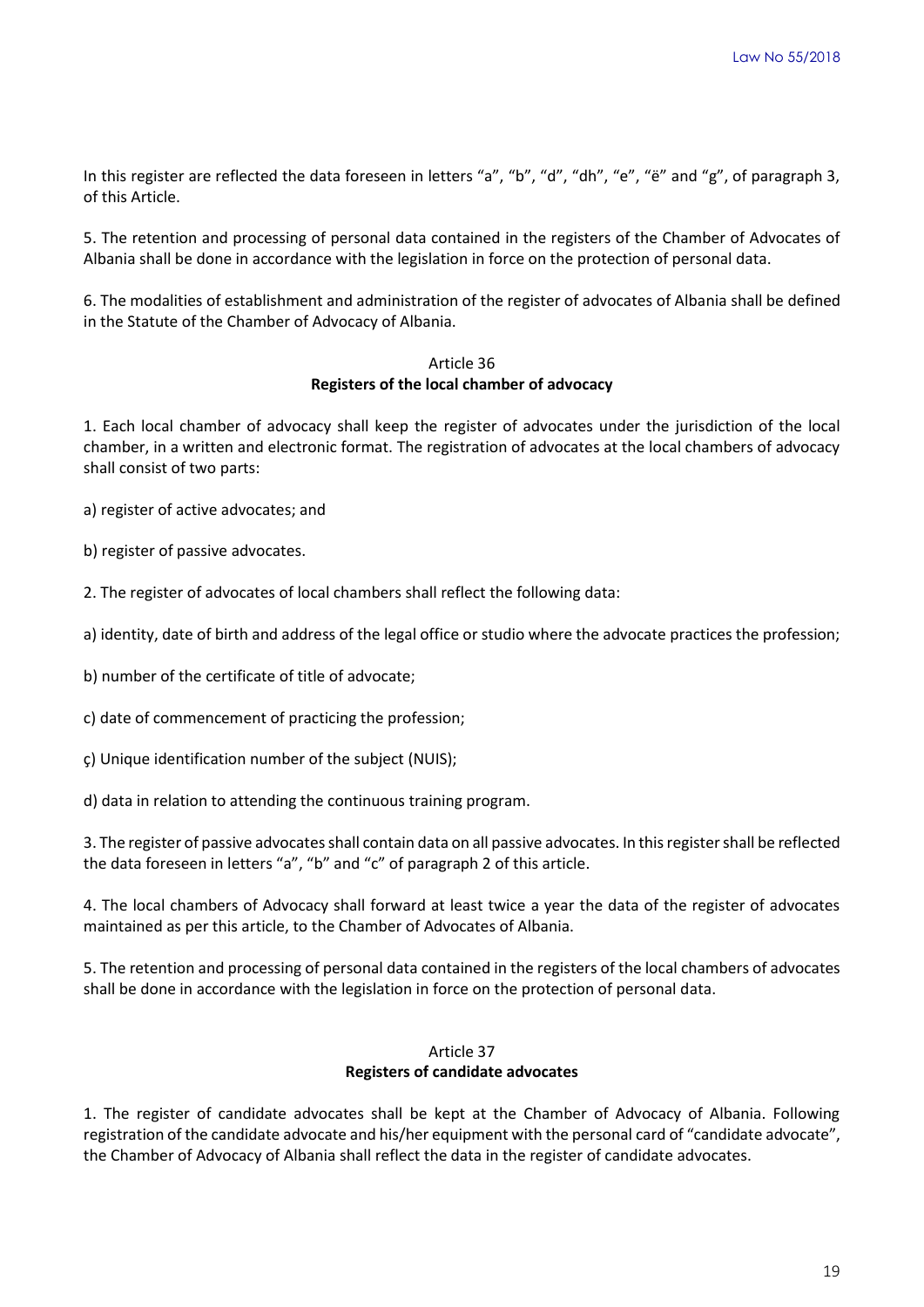2. The register of candidate advocates shall contain the following data:

a) identity and date of birth;

b) higher education institution where the candidate has completed studies;

c) local chamber of advocacy and data of the legal office or studio where the candidate advocate carries out the traineeship;

ç) identity card number of the candidate advocate;

d) beginning and completion date of the traineeship of the candidate advocate;

dh) number of the academic register and type of diploma held.

3. The retention and processing of personal data contained in the register of candidate advocates shall be done in accordance with the legislation in force on the protection of personal data.

# Article 38 **Personal dossier of the advocate**

1. The Chamber of Advocacy of Albania, in addition to the advocacy registers, shall maintain the personal dossier of each advocate.

2. The personal dossier of the advocate shall include the documentation deposited by the candidate advocate for acquiring the title of advocate, according to the rules established in the Statute of the Chamber of Advocacy of Albania. The personal dossier of the advocate may be updated during the practice of the profession of advocate with additional documents, based on the request of the advocate himself/herself.

3. The personal dossier of the advocate is irreversible and inalienable, even in the instance when this is request by the advocate himself/herself.

4. The retention and processing of personal data contained in the personal dossier of the advocate shall be done in accordance with the legislation in force on the protection of personal data.

# CHAPTER VI **DISCIPLINARY PROCEEDINGS AGAINST THE ADVOCATE**

#### Article 39

#### **Causes for initiation of disciplinary proceedings**

A disciplinary proceeding against an advocate shall begin based on a complaint filed by the subjects foreseen in article 40 of this law and are classified in:

a) "advocate's professional misconduct", which includes actions contrary to legal provisions or regulations, bylaws, statute and the Advocate's Code of Ethics;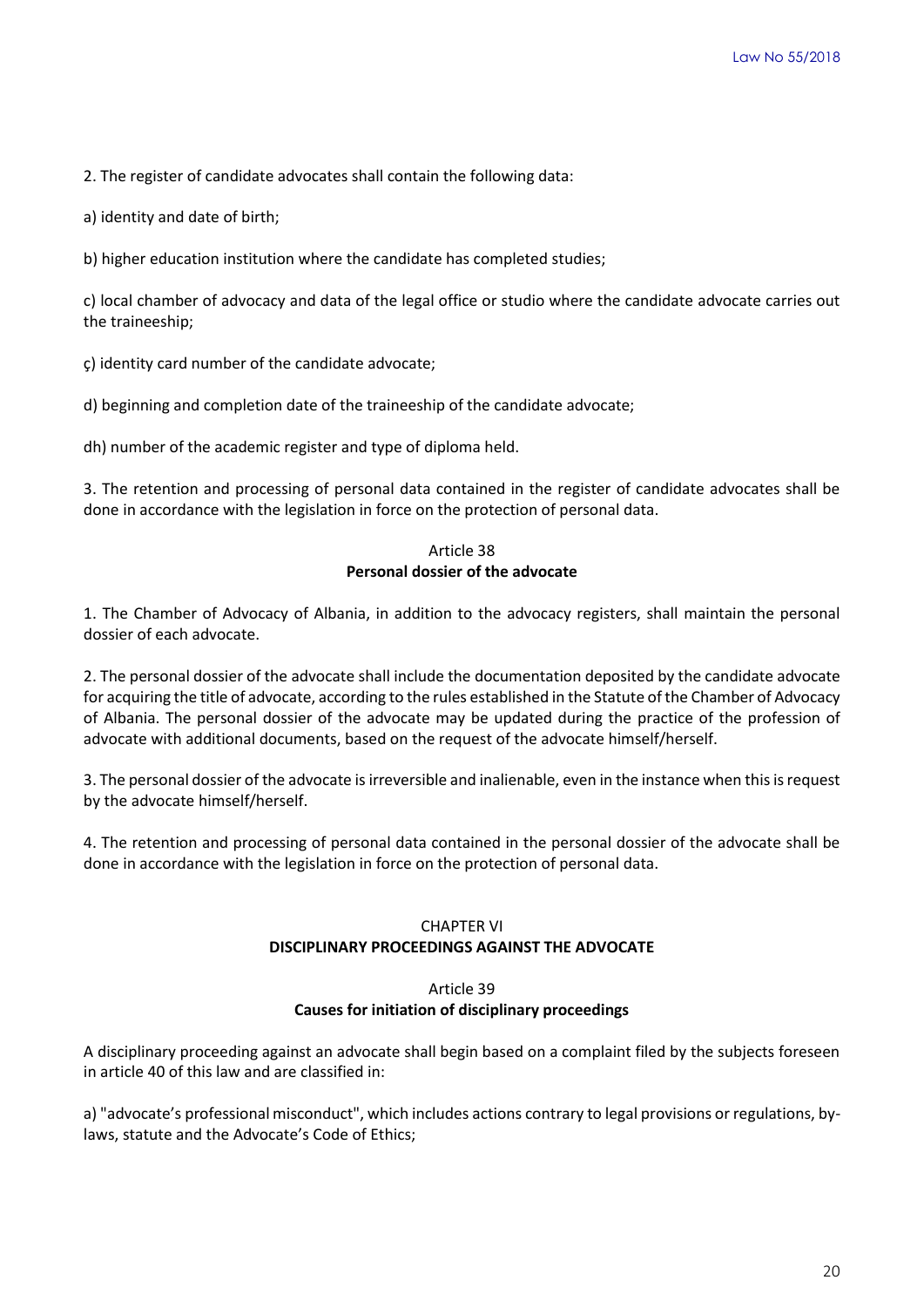b) "inappropriate professional services", which includes actions or omissions toward the client, which are significantly below the level of service expected by the advocate;

c) "non-provision of state guaranteed legal aid service", including the inappropriate non-provision of legal aid services to beneficiaries of secondary legal aid according to the legislation in force on state guaranteed legal aid.

# Article 40 **Initiators of disciplinary proceedings**

1. The advocate shall be subject to disciplinary proceedings if acting contrary to the rules laid down in the laws and regulations governing the advocate's profession.

2. The right to request initiation of disciplinary proceedings against the advocate belongs to:

a) each client who benefits from the service of advocacy and his/her relatives, whose interests are substantially violated by the service;

b) the Minister of Justice;

c) judges and prosecutors;

ç) taxation administration organs;

d) steering bodies of the Chamber of Advocacy of Albania and of the local chambers of advocacy;

dh) any advocate with regard to another advocate;

e) any interested subject who has been in a service relationship with the advocate;

ë) other state bodies as provided by special law.

3. Complaints may be filed within 1 year from the date of action or misconduct of the advocate, or the date of identification of the action or misconduct of the advocate, but in any case, not later than 2 (two) years from the time of occurrence of that violation. After this time limit, the complainant has the right to ask the Commissioner of Complaints to reinstate the time limits in accordance with the Administrative Procedures Code.

4. The disciplinary proceeding shall be finished within 6 (six) months from the date of filing the complaint. This time period may be extended for a period of no more than 1 year from the date of filing the complaint, with the written consent of the complainant and advocate, or by the Commissioner of Complaints himself/herself, when there are reasonable grounds for the extension.

### Article 41

### **Filing of complaints**

1. Complaints for any misconduct or action of the advocate shall be delivered to the Chairman of the Chamber of Advocacy of Albania, who within 5 (five) days, shall submit the complaint to the Commissioner of Complaints, along with a related notification for the complainant.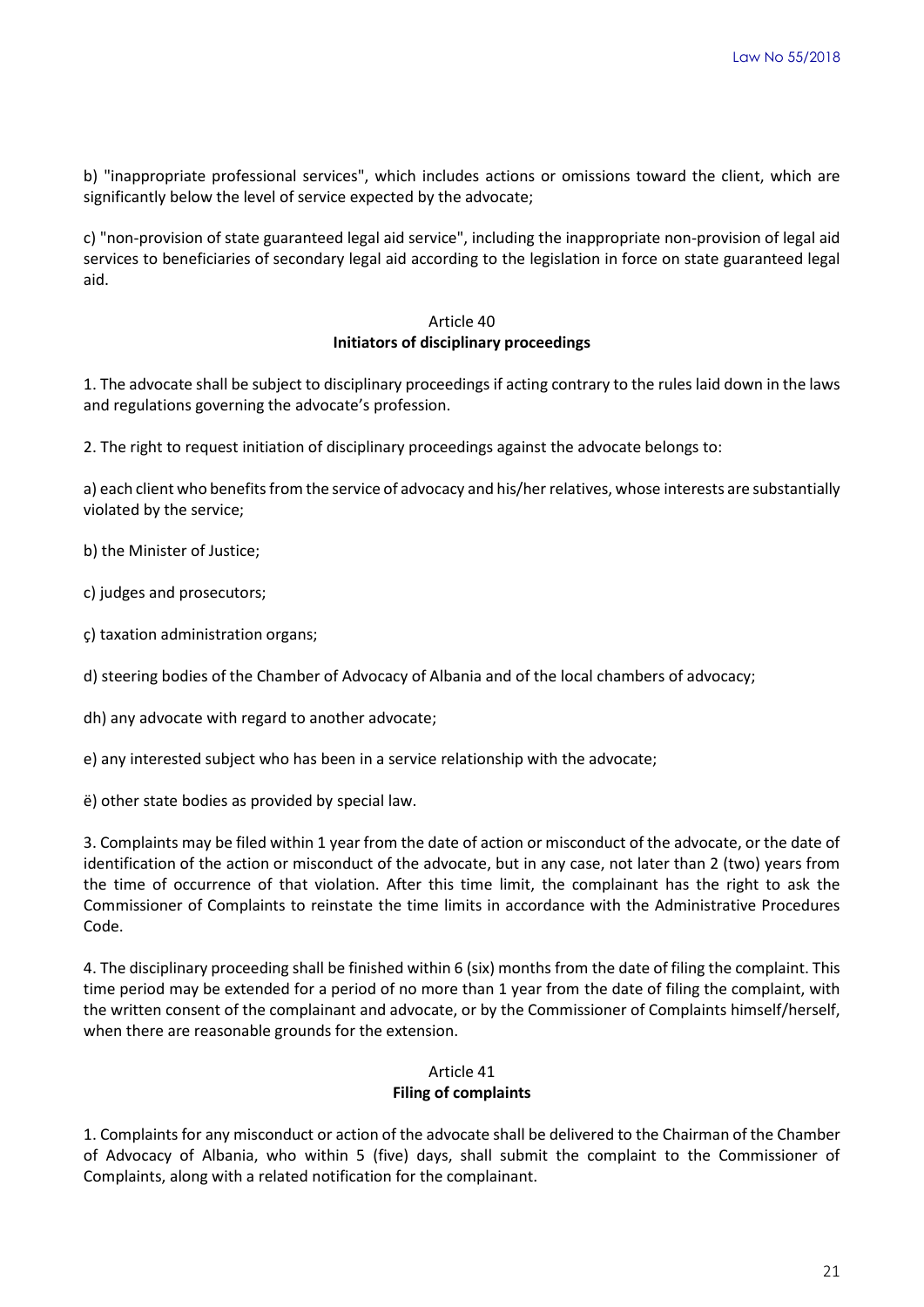2. If the Chairman of the Chamber of Advocacy of Albania does not submit the complaint within the term specified in paragraph 1 of this Article, the complainant has the right to submit it directly to the Commissioner of Complaints.

### Article 42 **Commissioner of Complaints**

1. The Commissioner of Complaints is appointed by the Steering Committee of the Chamber of Advocacy of Albania from among persons with high moral and professional integrity. The criteria for appointment, dismissal, the status, and the procedures for the exercise of the responsibilities by the Commissioner of Complaints shall be defined in the statute of the Chamber of Advocacy of Albania.

2. The Commissioner of Complaints is responsible for initiating or non-initiating disciplinary proceedings, as well as for an administrative review and investigation of filed complaints within 30 (thirty) days from the date of registration of the complaint. At the end of this period, the Commissioner of Complaints prepares a detailed report regarding the carried out administrative investigation, based on the complaint, and delivers it to the Disciplinary Committee, along with a related notification to the parties subject of the complainant. This notice may be made in written or electronic form.

3. The Commissioner of Complaints has the following responsibilities:

a) to inform and assist the complainant during the process of preparation of the complaint;

b) to register and verify whether the complaint fulfils the criteria foreseen in paragraphs 1 and 2 of article 40 of this Law;

c) to reject complaints that do not meet the criteria/requirements set out in paragraphs 1 and 2 of article 40 of this law;

ç) to inform the complainant about the rejection of the complaint and the right to file an appeal against the decision on refusal before the Disciplinary Committee;

d) to request from the advocate, subject to the complaint, written explanations regarding the complaint, within a period of 15 (fifteen) days from the date of notification;

dh) to submit to the Disciplinary Committee the report foreseen in paragraph 2 of this article;

e) to report to the Disciplinary Committee whenever the latter deems it necessary;

ë) to accomplish his/her duties in accordance with the legislation in force and the Statute of the Chamber of Advocacy of Albania.

4. When the Commissioner of Complaints does not comply with the time limit under paragraph 2 of this Article, the complainant or the Minister of Justice, in the instance when the complaint has been filed by the judge, has the right to submit the complaint directly to the Disciplinary Committee, within 15 (fifteen) days from expiry of the time-limit defined in paragraph 2 of this article. The Disciplinary Committee, after verifying breach of time limits, shall assign one of its members as the rapporteur of the case. The assigned rapporteur shall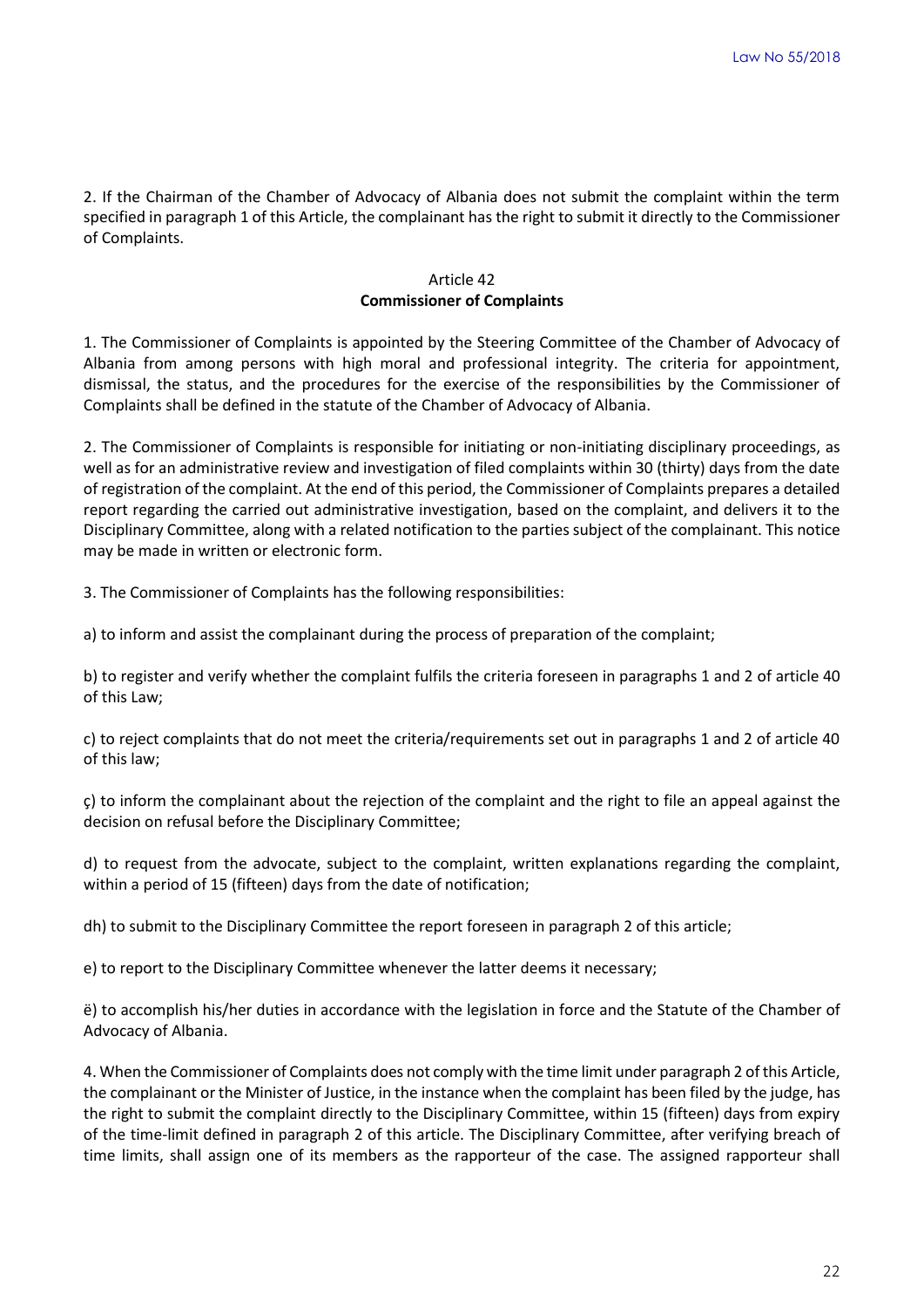exercise the responsibilities of the Commissioner of Complaints and shall not take part in the final voting of the Committee.

5. Against the decision of the Commissioner of Complaints may be made an appeal to the Disciplinary Committee within 15 (fifteen) days from the date of notification of the decision, by the complainant or by the Minister of Justice, in the instance of a complaint filed by the judge.

#### Article 43

#### **Composition, competences and decision-making of the Disciplinary Committee**

1. The Disciplinary Committee is a collegial body which enjoys legal personality through the Chamber of Advocacy of Albania.

2. The Disciplinary Committee is composed of:

a) 7 (seven) active advocates elected by secret ballot by the General Council of the Chamber of Advocacy of Albania. The Member of the Disciplinary Committee elected according to this paragraph may not carry out other steering duties in the steering bodies of the Advocacy Chamber of Albania;

- b) a representative of the High Judicial Council;
- c) a representative of the High Prosecutorial Council;
- ç) a representative of the Ministry of Justice;
- d) a representative of civil society or academia in the field of law.

The criteria and procedures of election of the representatives foreseen in letters 'a' and 'd' of this paragraph, shall be determined in the Statute and Regulation of the Chamber of Advocacy of Albania.

3. The Chairperson of the Disciplinary Committee shall be elected by the Steering Committee of the Chamber of Advocacy of Albania among the members elected in accordance with letter "a" of paragraph 2 of this Article. The Chairperson and the members of the Disciplinary Committee, elected as per letter 'a' of paragraph 2 of this article, shall be elected for a term of officer of four years with the right of re-election only once.

4. The Disciplinary Committee exercises these responsibilities:

a) examines the decisions of the Commissioner of Complaints regarding:

- (i) the admissibility of the complaint and adoption of the disciplinary measure against the advocate;
- (ii) the rejection of the complaint.

b) in case it decides to accept the complaint refused by the Commissioner of Complaints and to initiate the examination of the filed complaint, it appoints 1 (one) of its members as rapporteur of the case. The assigned rapporteur shall exercise the responsibilities of the Commissioner of Complaints and shall not take part in the final voting of the Disciplinary Committee.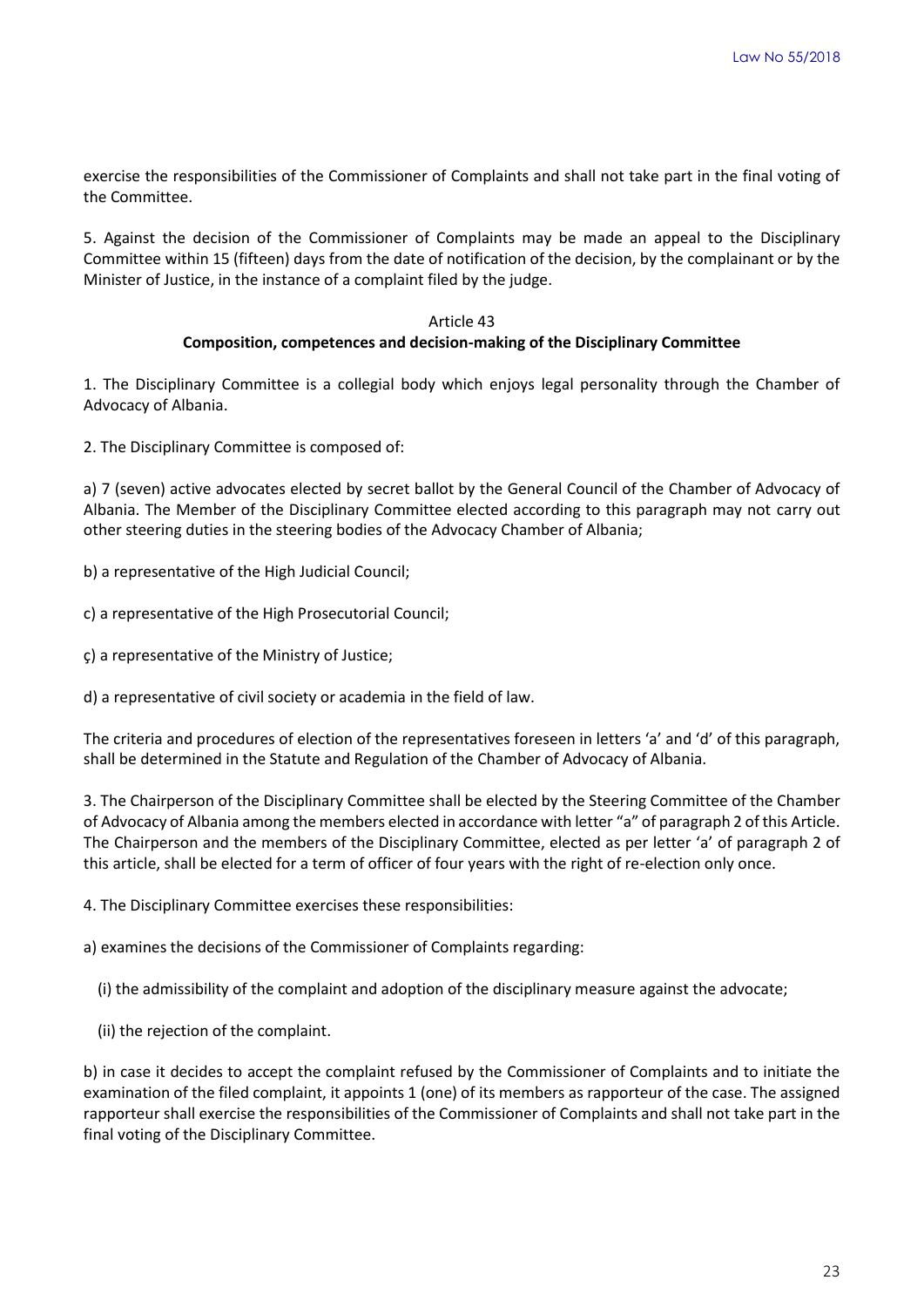5. The Disciplinary Committee holds meetings when the majority of members with voting right are present. The decisions of the Disciplinary Committee shall be taken by a majority of votes of the members present in the meeting.

6. The Disciplinary Committee shall examine the complaint and take a decision within 30 (thirty) days from the date of filing of the complaint. The reasoned decision shall be notified to the complainant and the advocate, party to the disciplinary proceeding.

7. Detailed rules on the conduct of the disciplinary proceeding, of the functioning of the Disciplinary Committee, modalities of the exercise of its responsibilities, as well as the remuneration of member, shall be set out in the Statute of the National Chamber of Advocacy and in the regulation on the disciplinary proceeding approved by the General Council of the Chamber of Advocacy of Albania.

# Article 44 **Principles of the disciplinary proceeding**

1. The disciplinary measures shall be reasoned and taken based on a transparent procedure and in accordance with the right to a due process ensuring the right to be informed, to seek explanations about the facts, to be heard and to be defended. The principle of proportionality is the basic principle when imposing the disciplinary measure.

2. The parties to a disciplinary proceeding have the right to appear and to furnish explanations in the hearing by themselves or through representation with third parties. If one or both parties do not appear in the hearing without reasonable grounds, the Disciplinary Committee of the National Chamber of Advocacy will examine the case and take a decision in their absentia.

3. The explanations of the parties and testimonies in the hearing may be given verbally or in writing.

4. The advocate, subject to the disciplinary proceeding, shall present in writing his explanations on the complaint within a period of 15 (fifteen) days from the date when the notice is received. The notice for this purpose may be made by way of mail or electronic means. The absence of explanations to be submitted by the advocate does not constitute a ground for the interruption/suspension of a disciplinary proceeding.

5. The Disciplinary Committee of the Chamber of Advocacy of Albania accepts the testimonies of witnesses and documents presented before it, in the quality of evidence and deems them according to the belief established after their thorough review. The disciplinary proceeding shall be dealt only within the scope of the advocate's complaint application.

6. In each case, the examination in the disciplinary proceeding shall refer to the abuse of the right to practice the advocate's profession breaching the provisions of the law on advocacy, the Statute and Advocate's Code of Ethics. It cannot treat the complaint petitions in relation to civil disputes between the parties, whose adjudication is carried out in accordance to the provisions of the civil procedural legislation in force.

7. In case of criminal proceedings that emerge from the same circumstances as those leading to a disciplinary proceeding, the latter shall be suspended, and the time limit shall be extended until the termination of the criminal proceeding and every criminal sentence shall be deemed admissible in the disciplinary proceeding.

8. In complicated cases, the Commissioner of Complaints is entitled that to assign an advocate to co-represent the case against the advocate subject to complaint before the Disciplinary Committee.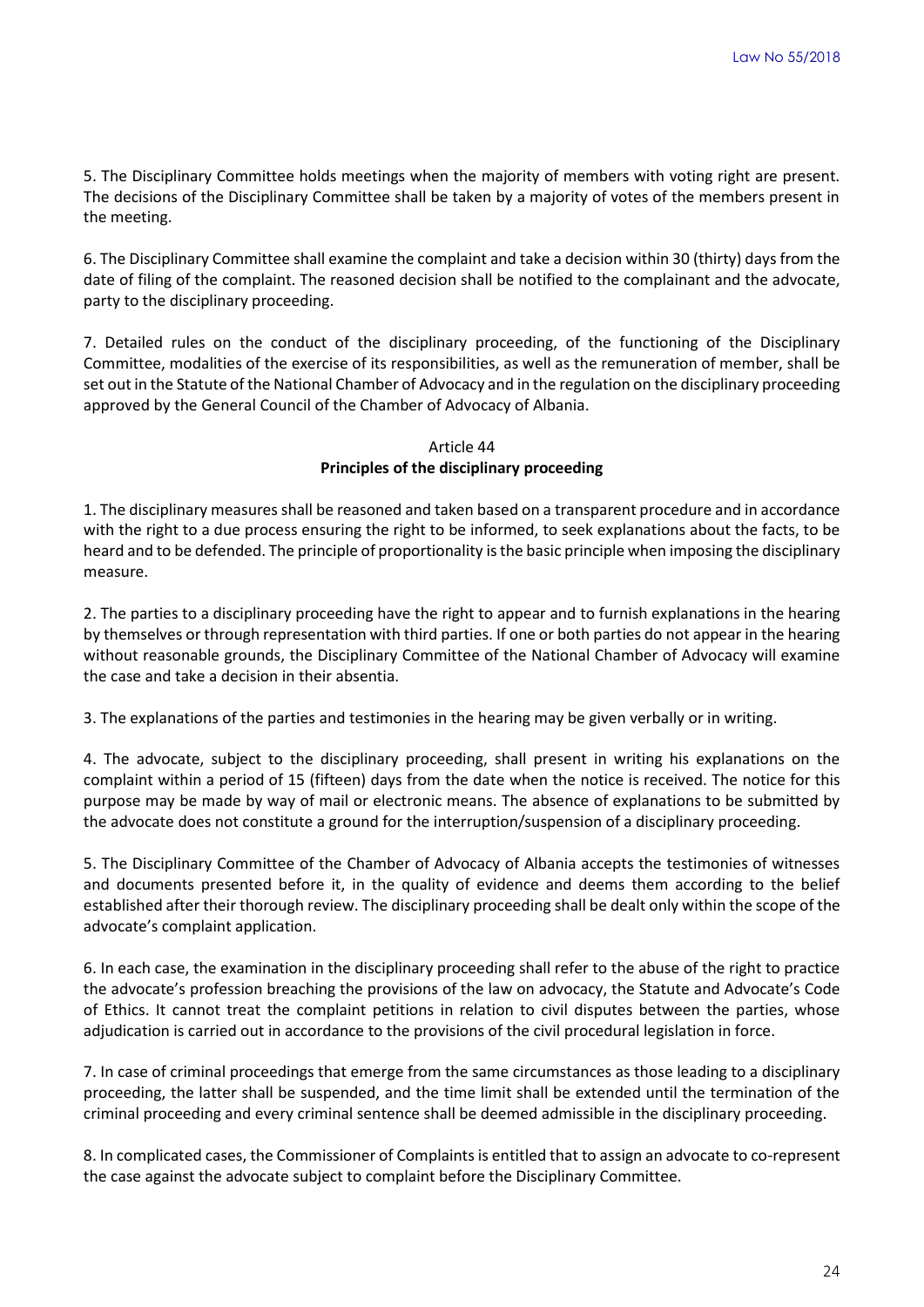# Article 45 **Disciplinary measures**

1. The disciplinary measures shall be adopted based on the nature and gravity of the offence. The decision may provide for a measure consisting of two or more types of disciplinary measures, if appropriate and proportional to the violation.

2. As regards the violations classified as non-professional behaviours according to the provisions of article 39 letter "a" of this law and which do not constitute a ground to be subject to evaluation under article 46 of this law, the Disciplinary Committee shall take one of the following disciplinary measures:

a) fine in the amount from 10 000 up to 1 000 000 ALL;

b) restitution of the payment benefitted, in accordance with the share of unrealized service to the client;

c) ordering the advocate to be subject to the exam in relation to professional ethics, within a specific period, in accordance with the rules set out in the Statute of the Chamber of Advocacy of Albania;

ç) ordering the advocate to conduct additional continuous training, including also training in a special field of law;

d) written reprimand;

dh) counselling about proper behaviour in the future;

e) obligation to apologize in writing to the complainant.

3. As regards the violations classified as improper professional service according to the provisions of article 39, letter "b", of this law, the Disciplinary Committee shall adopt one of the following disciplinary measures:

a) obligation to apologize in writing to the complainant;

b) restitution of the payment benefitted, in accordance with the share of unrealized service to the client;

c) ordering the advocate to conduct supplementary continuous training, including also training in a special field of law;

4. The decision of the Disciplinary Committee which has become final constitutes an executive title. The enforcement of disciplinary measures, with the status of executive title shall be realized in accordance with the provisions of the Civil Procedure Code. The actions of the enforcement of disciplinary measures shall be supervised by the Chamber of Advocacy of Albania.

### Article 46

### **Revocation of the title and suspension of the permit to practice the profession**

1. The Disciplinary Committee of the Chamber of Advocacy of Albania, ex officio or upon the proposal of the local chamber of advocacy, courts, prosecutors' office, Ministry of Justice or concerned parties, in accordance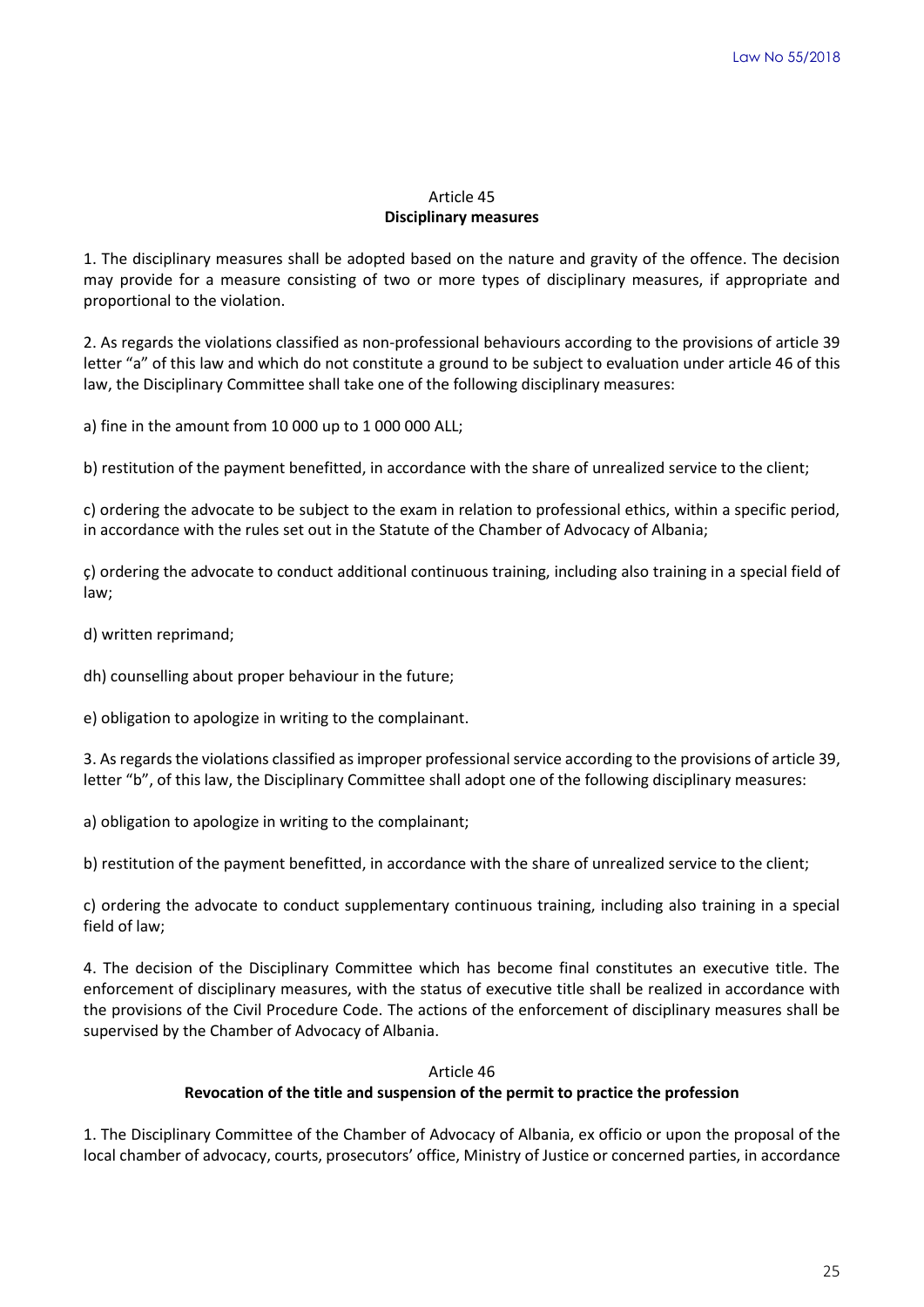with article 40 of this law, shall be entitled to revoke the professional title of advocate, if one of the following cases is proven:

a) the title of advocate was acquired in contravention to the requirements provided for in article 13 of this law;

b) the advocate has used falsified documents to acquire the professional title of advocate;

c) the advocate has seriously and repeatedly violated the legal obligations for practicing the profession of advocate foreseen in the procedural legislation in force, this law and the bylaws issued in its effectuation;

ç) the advocate has been convicted by a final court decision:

- (i) for a criminal offence committed intentionally, for which he/she is not expunged;
- (ii) for a criminal offence committed by negligence, for which he/she has not been expunged and which impinges on the figure and integrity of the profession of advocate, as defined in the Statute of the Chamber of Advocacy of Albania;
- (iii) for a criminal offence committed intentionally, for which he/she is expunged, when the criminal offence impinges on the figure and integrity of the profession of advocate, as defined in the Statute of the Chamber of Advocacy of Albania.

2. The Disciplinary Committee of the Chamber of Advocacy of Albania, ex officio or upon the proposal of the local chamber of advocacy, courts, prosecutor's office, Ministry of Justice or concerned parties in accordance with article 40 of this law, is entitled to suspend the permit to practice the profession for a time period from two months up to two years, when it is proven one of the following instances:

a) the advocate has violated the legal obligations for practicing the profession of advocate foreseen in the legislation in force, this law and the bylaws issued in its effectuation;

b) a criminal proceeding has been instituted against the advocate, evaluated in accordance with paragraph 7 of article 44 of this law;

c) the advocate has not paid the membership contribution imposed by the Chamber of Advocacy of Albania;

ç) the advocate suffers from mental or physical diseases, which render impossible the normal practice of the profession;

d) the advocate is declared bankrupt, as long as the bankruptcy situation lasts.

3. Foreign advocates, that practice the profession of advocate in the territory of the Republic of Albania, according to the criteria of Article 23 of this law, save the general cases provided for in this article, have the right to practice the profession of advocate in the Republic of Albania removed, in the instance that against him/her was imposed the removal of the right to practice the profession of advocate in his/her state of origin.

4. The decision of the Disciplinary Committee of the Chamber of Advocacy of Albania for imposing a disciplinary measure on the foreign lawyer, shall be notified to the competent organs of the country of origin of that lawyer.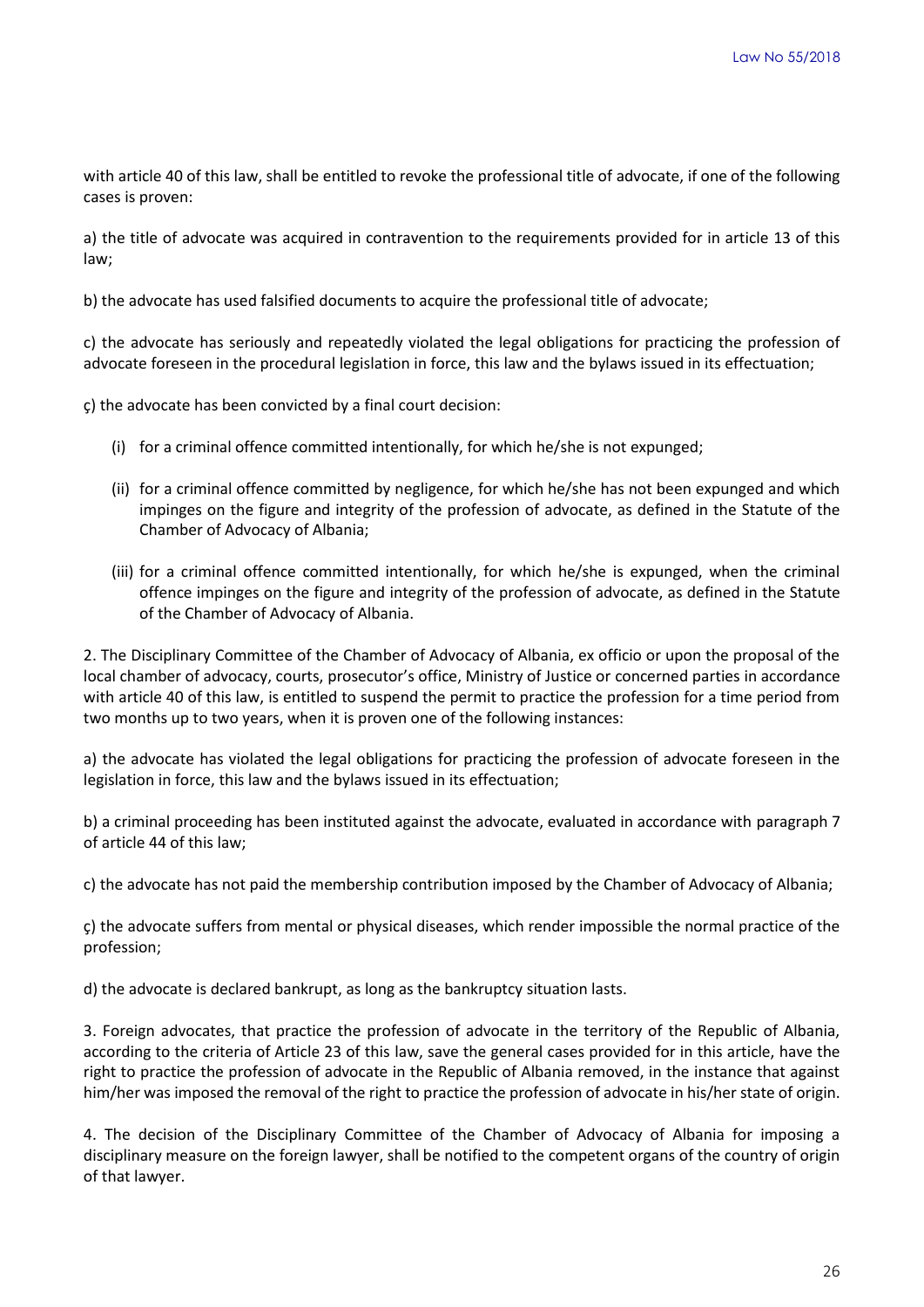# Article 47 **Additional remedies and costs**

1. The Disciplinary Committee, in addition to the disciplinary measures provided for in this law, may order the advocate to undertake the necessary measures to remedy the situation emerged due to inadequacy of actions carried out by him/her, which constituted disciplinary infringements.

2. The Disciplinary Committee, in the event of the carrying out of additional actions for the purposes of the disciplinary proceeding which incur financial costs, may order the advocate to afford, by his/her own means, the amount of the costs incurred. The calculation of these costs shall be made in accordance to the rules defined by decision of the Steering Committee of the Chamber of Advocates of Albania.

# Article 48

# **Registration and publications of disciplinary decisions**

1. The Chamber of Advocacy of Albania shall register decisions on the imposition of disciplinary measures against the advocates, in the register administered for that purpose. The format and manner of upkeep of the register of disciplinary measures shall be defined in the Statute of the Chamber of Advocacy of Albania.

2. Copies of the decision of the Disciplinary Committee for the imposition of disciplinary measures shall be made available to the subjects that have initiated the process and shall be published on the official website of the Chamber, while safeguarding the anonymity of advocates.

3. The Chamber of Advocacy of Albania shall have the obligation to make known to all the justice bodies and to those of the criminal proceeding the decisions of suspension or revocation of the title of advocate.

# Article 49 **Extinguishment of disciplinary sanctions**

1. Disciplinary measures foreseen in this law shall be considered extinguished in the instances when from the date of their imposition:

a) 3 years have passed from the date of notification, for disciplinary measure foreseen in article 45 of this law and the disciplinary measure of suspension of the practice of the profession, foreseen in article 46 paragraph 2 letter "b" of this law;

b) 5 years have passed from the date of notification, for the disciplinary measure of suspension of the practice of the profession, foreseen in article 46 paragraph 2 letter "a" of this law;

c) 15 years have passed from the date of notification, for the disciplinary measure of removal of the professional title of advocate, foreseen in article 46 paragraph 1 of this law;

2. The disciplinary measures of suspension of the permit for practicing the profession, foreseen in article 46 paragraph 2 letters "b", "ç" and "d" of this law shall not be registered in the register of disciplinary decisions. The disciplinary measures taken in the aforementioned instances shall become part of the personal dossier of the advocate.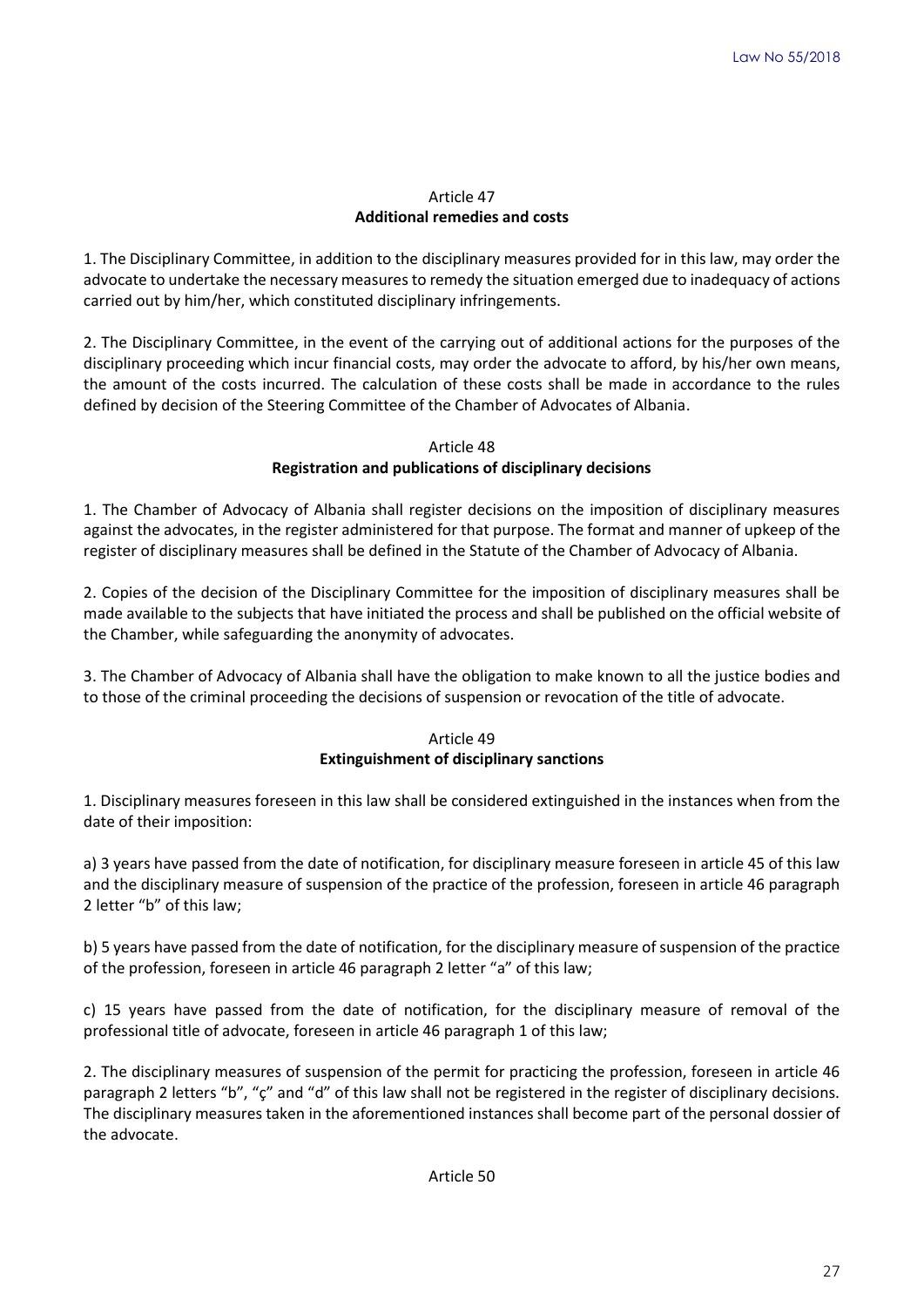#### **Right to appeal**

The parties to a disciplinary proceeding shall have the right to submit an appeal according to the following provisions:

a) against the decision of the Disciplinary Committee for suspension of the permit of practicing the profession of advocate and/or removal of the title of advocate as per Article 46 of this law, the advocate shall have the right to file an appeal before the competent court within 45 (forty-five) days of receipt of notification. The filing of the appeal does not suspend the decision of the Disciplinary Committee for the removal of the title or suspension of the permit of practicing the profession of advocate, unless the suspension is decided by the court;

b) against the decision of the Disciplinary Committee as per Article 45 of this Law, the complainant and the lawyer have the right to file an appeal before the competent court, within 45 (forty-five) days of receipt of notification;

c) against the decision of refusal of the complaint by the Commissioner of Complaints, an appeal may be filed within 15 days of receipt of notification in accordance with paragraph 5 of article 42 of this law. Against the decision of the Disciplinary Committee, an appeal may be filed to the competent court within 15 days of receipt of notification;

ç) against the decision of refusal or suspension of the case by the Disciplinary Board, an appeal may be filed to the competent court within 45 days of receipt of notification.

#### Article 51

#### **Competent court**

The Administrative First Instance Court of Tirana shall be the competent court to examine administrative disputes arising against decisions of the Disciplinary Committee foreseen by this law.

# CHAPTER VII **PROFESSIONAL EDUCATION OF ADVOCATES**

### Article 52 **Professional training system**

1. The Chamber of Advocacy of Albania is the only authority being responsible for drafting and developing the strategy of the professional education of advocates in the Republic of Albania. It has the duty that through a unified system, it shall coordinate the conduct of professional training seminars, including all advocates practicing the profession. The training system is oriented on the basis of the compulsory attendance by each advocate, for a specific period of time under provisions of the relevant Statute and Regulation on training seminars.

2. The training program is drafted in two main aspects, specifically:

a) initial training organized for the candidate advocates;

b) continuous training for the advocates practicing their profession.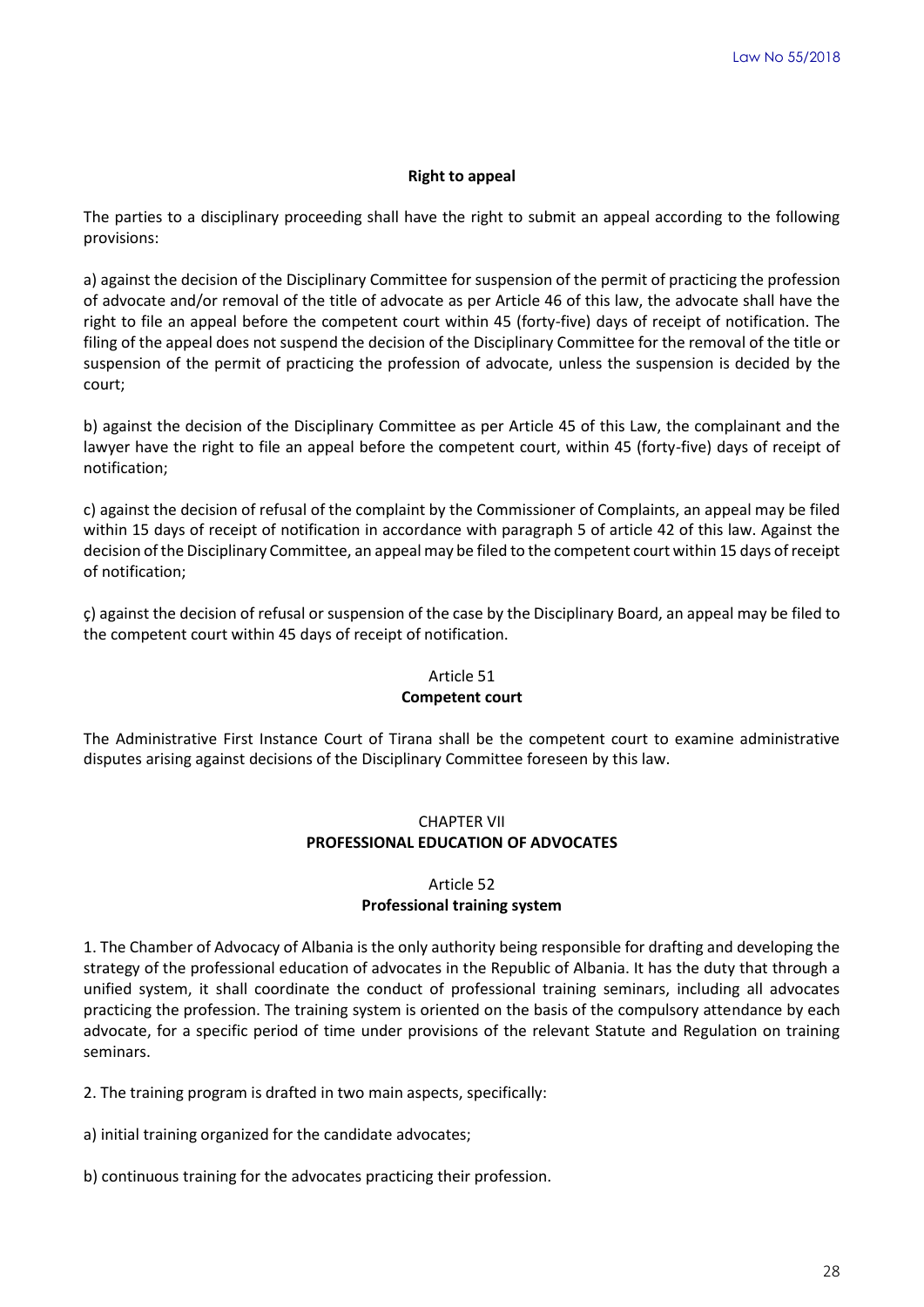3. The Chamber of Advocacy of Albania concludes cooperation agreements with the steering bodies of the professions providing legal services concerning organisation of common or specific trainings on these professions by the School of Advocates.

# Article 53 **Initial training**

1. The initial training is part of the professional education program, which aims to professionally develop the candidate advocates with adequate theoretical and practical professional knowledge, with a view of his/her access to the profession of advocate.

2. The initial training is a legal requirement to acquire the professional title of advocate.

3. The initial training of the candidate advocate is organized through programs drafted and certified by the Scientific Committee of the School of Advocates, which acts as a specialized unit of the Chamber of Advocacy of Albania.

4. By the end of the initial training program, the candidate advocate shall be supplied with the relevant certificate for this purpose.

5. Detailed rules on the contents and organisation of the initial training programme, attendance in training, duration and the manner of its conduct, the selection criteria, remuneration of trainers as well as evaluation of their performance shall be defined in the Statute of the Chamber of Advocacy of Albania.

### Article 54 **Continuous training**

1. The continuous training program aims to update the advocates with specific professional theoretical and practical knowledge. The attendance of continuous training program shall be compulsory for every advocate and upon the fulfilment of obligation, the advocate shall be supplied with the relevant certificate by the Chamber of Advocacy of Albania.

2. Advocates that offer defence to minors in conflict with the law or child victims shall undergo specialised training on criminal justice for children, as per the legislation in force.

3. The advocates to be included in the list of the Chamber of Advocacy of Albania to offer secondary legal aid services, shall undergo specific training on fields of law that relate to the categories benefiting secondary legal aid as per the legislation in force on state guaranteed legal aid.

4. Delivery of 'pro bono' advocacy services shall be recognised as credits in the fulfilment of the obligation for continuous training.

5. Non-attendance of continuous training programs from the advocate constitutes a ground for the initiation of the disciplinary proceeding against him/her.

6. The Scientific Committee of the School of Advocacy may determine criteria for the exclusion of certain categories of advocates from the obligation to attend continuous training. These criteria are related to the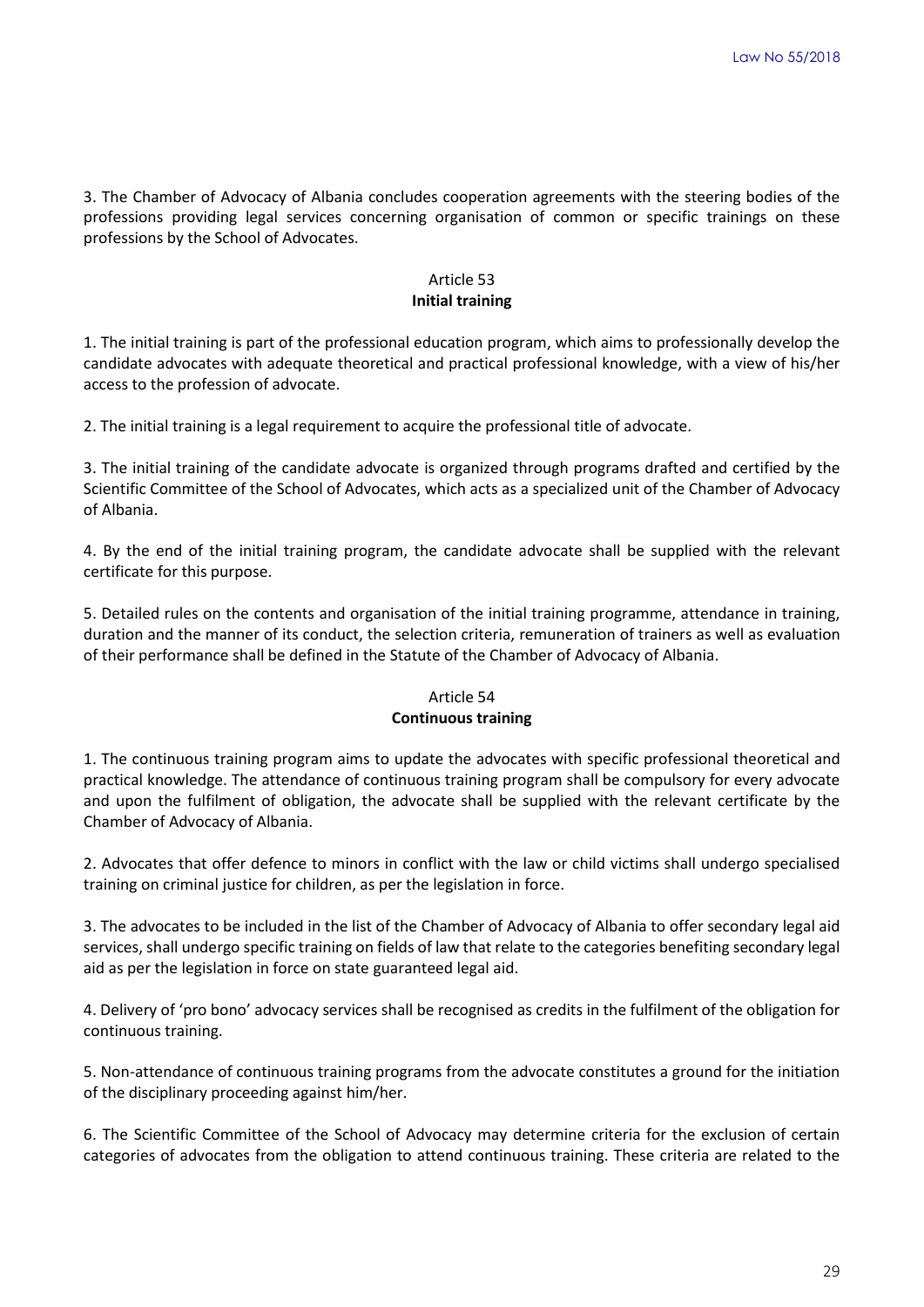advocate's job seniority and professionalism, scientific titles and degrees he/she holds and other criteria which may be assessed by this body.

7. Detailed rules on the organization, participation and method of the development of continuous training, as well for recognising 'pro bono' services into credits of continuous training shall be specified in the Statute of the Chamber of Advocacy of Albania and the School Regulation.

# Article 55 **School of Advocacy**

1. The School of Advocacy aims to organize, prepare and implement the initial professional training programs of candidate advocates, as well as the continuous training programs for every advocate practicing the profession. The School of Advocacy is organized and functions as a structure of the Chamber of Advocacy of Albania and enjoys academic independence. The academic independence shall be guaranteed through academic scientific staff comprising the Scientific Committee of the School.

2. The Scientific Committee of the School of Advocacy is elected by the Steering Committee of the National Chamber of Advocacy, upon the proposal of the Chairperson of the Chamber of Advocacy of Albania, based on the criteria defined in the Statute of the Chamber and in the regulation of the School of Advocacy.

3. Detailed rules on the organization and functioning of the School of Advocacy, method of registration and number of participants in the training shall be specified in the school regulation approved by the General Council of the Chamber of Advocacy of Albania.

# CHAPTER VIII **TRANSITORY AND FINAL PROVISIONS**

# Article 56 **Transitory provisions**

1. Steering bodies of the National Chamber of Advocacy and of the local chambers of advocacy, elected in accordance with the provisions of law no. 9109, dated 17.7.2003, "On the profession of advocate in the Republic of Albania", as amended, remain in office until the end of the mandate.

2. The disciplinary procedures initiated and/or in process, in the day of entry into force of this law shall be completed in accordance to the provisions applicable before the entry into force of this law.

3. Candidate advocates that have initiated the professional traineeship before the entry into force of this law, shall be considered the same also in the meaning of this law and shall continue with the conclusion of the traineeship in accordance with the prior provisions.

4. The mandate of members of the Disciplinary Committee of the National Chamber of Advocates elected in accordance with the provisions of law no. 9109, dated 17.7.2003, "On the profession of advocate in the Republic of Albania", as amended, shall continue until the establishment of the High Judicial Council and the High Council of Prosecutor's Office.

5. The requirement for professional insurance contract, defined in articles 8 letter 'k' and 12 paragraph 1 letter 'ç' of this law shall be effectuated 1 year after publication of this law in the Official Journal.